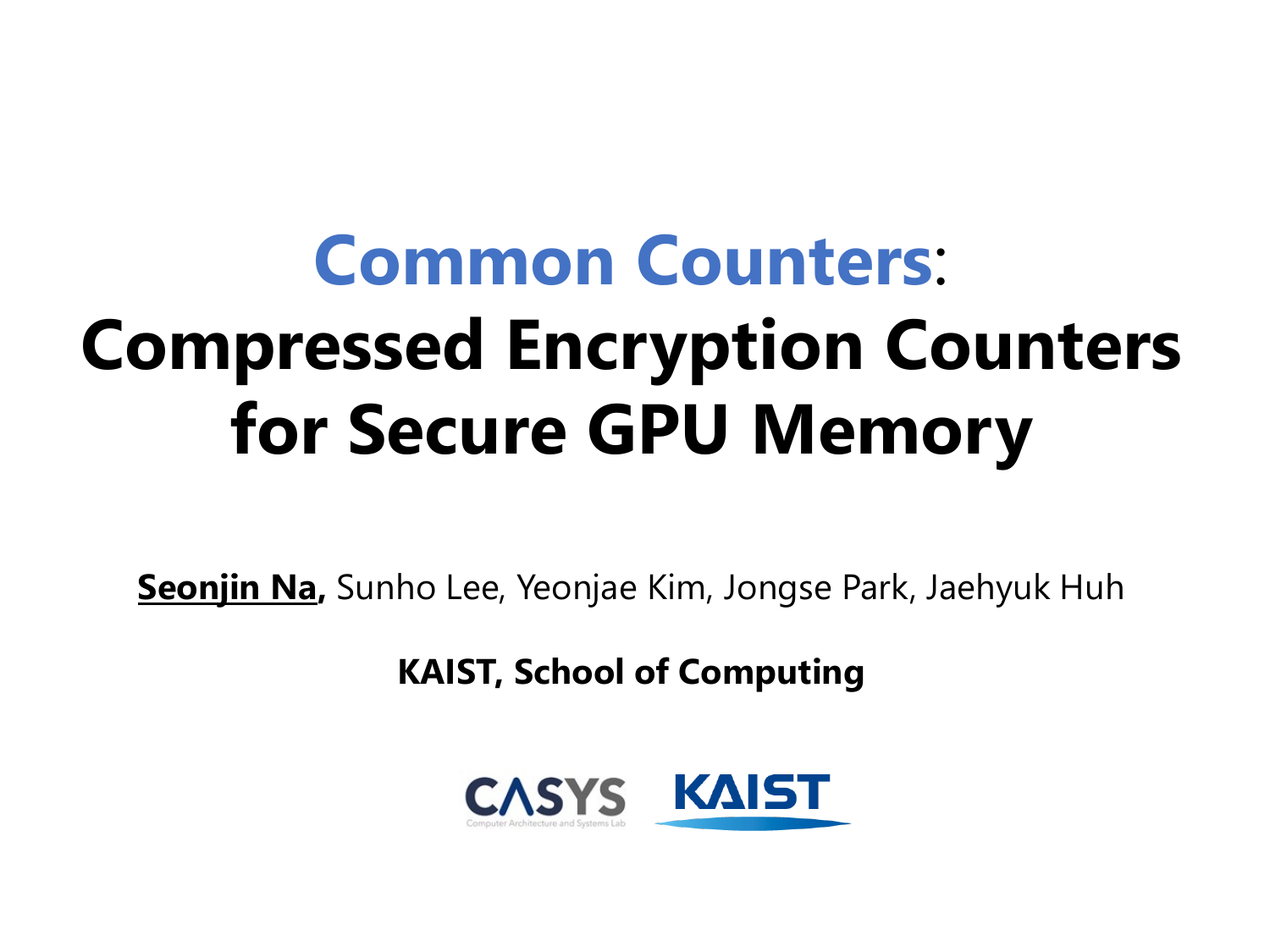# **Need for Secure GPU Computing**





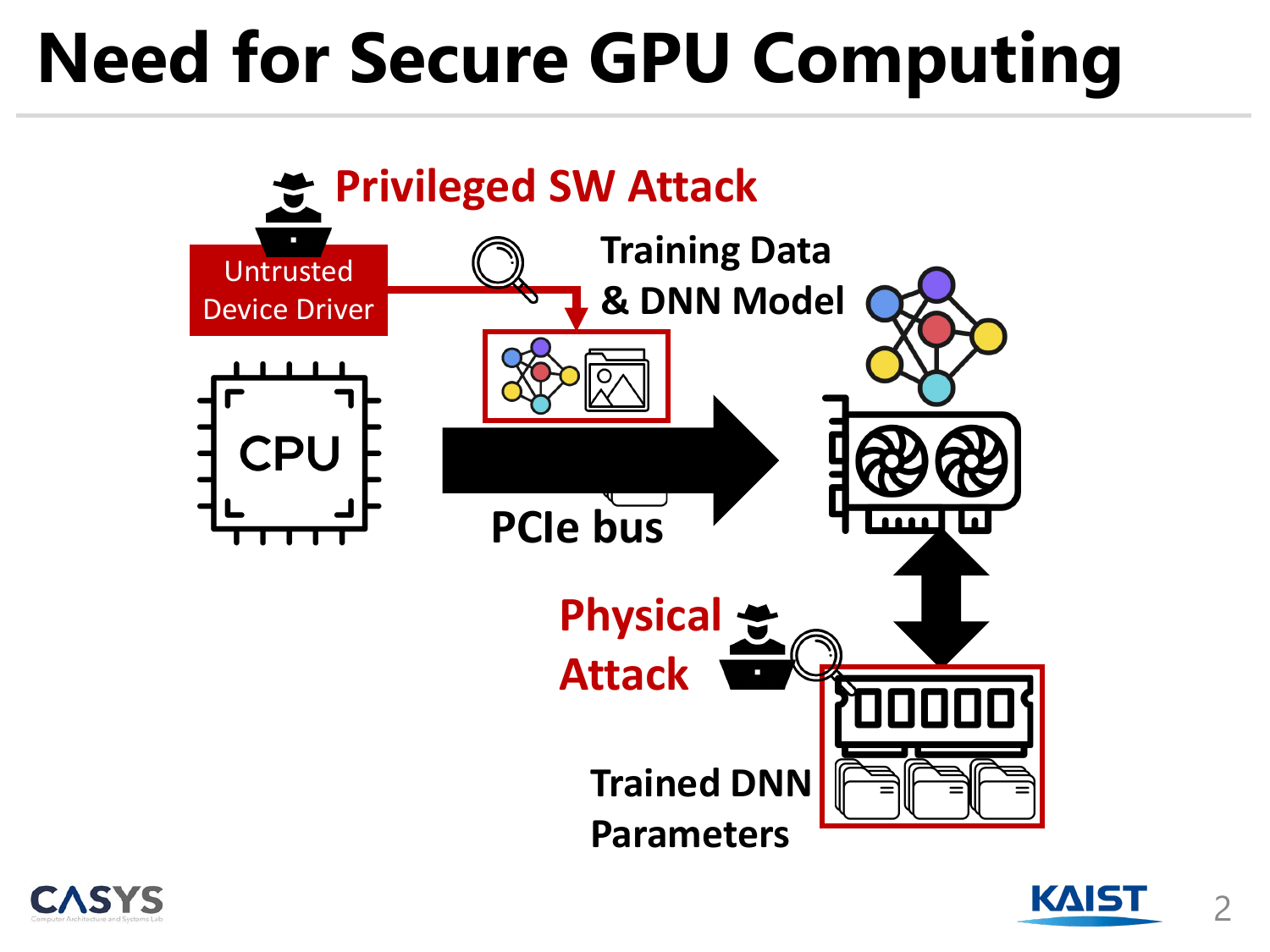# **Need for Secure GPU Computing**



#### **PCIe bus We need to consider Secure GPU computing !**





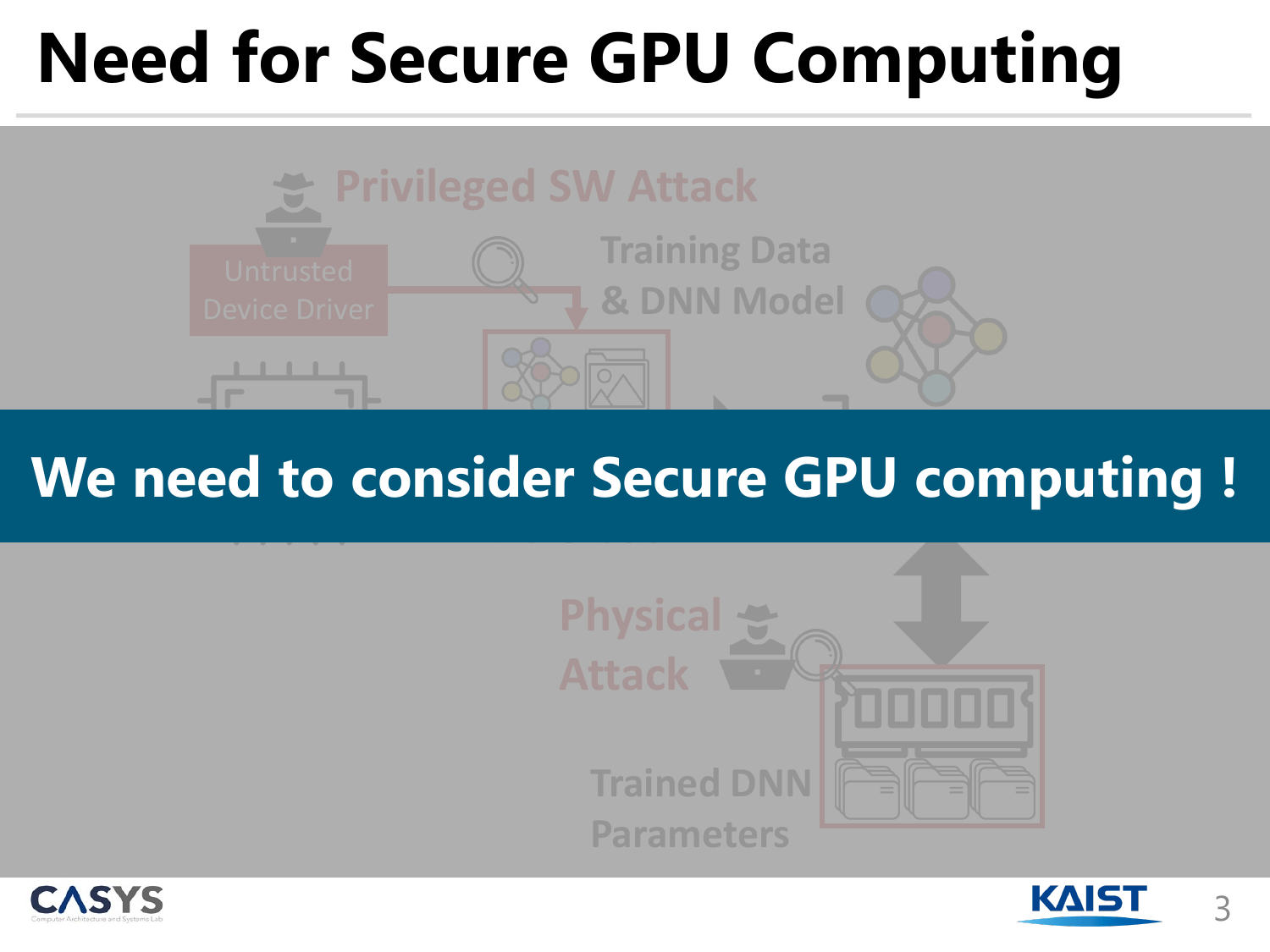# **Trusted GPU Computing**

- Trusted Execution Environment (TEE)
	- Intel SGX, ARM TrustZone
- Existing TEEs **does not provide TEE on GPUs**





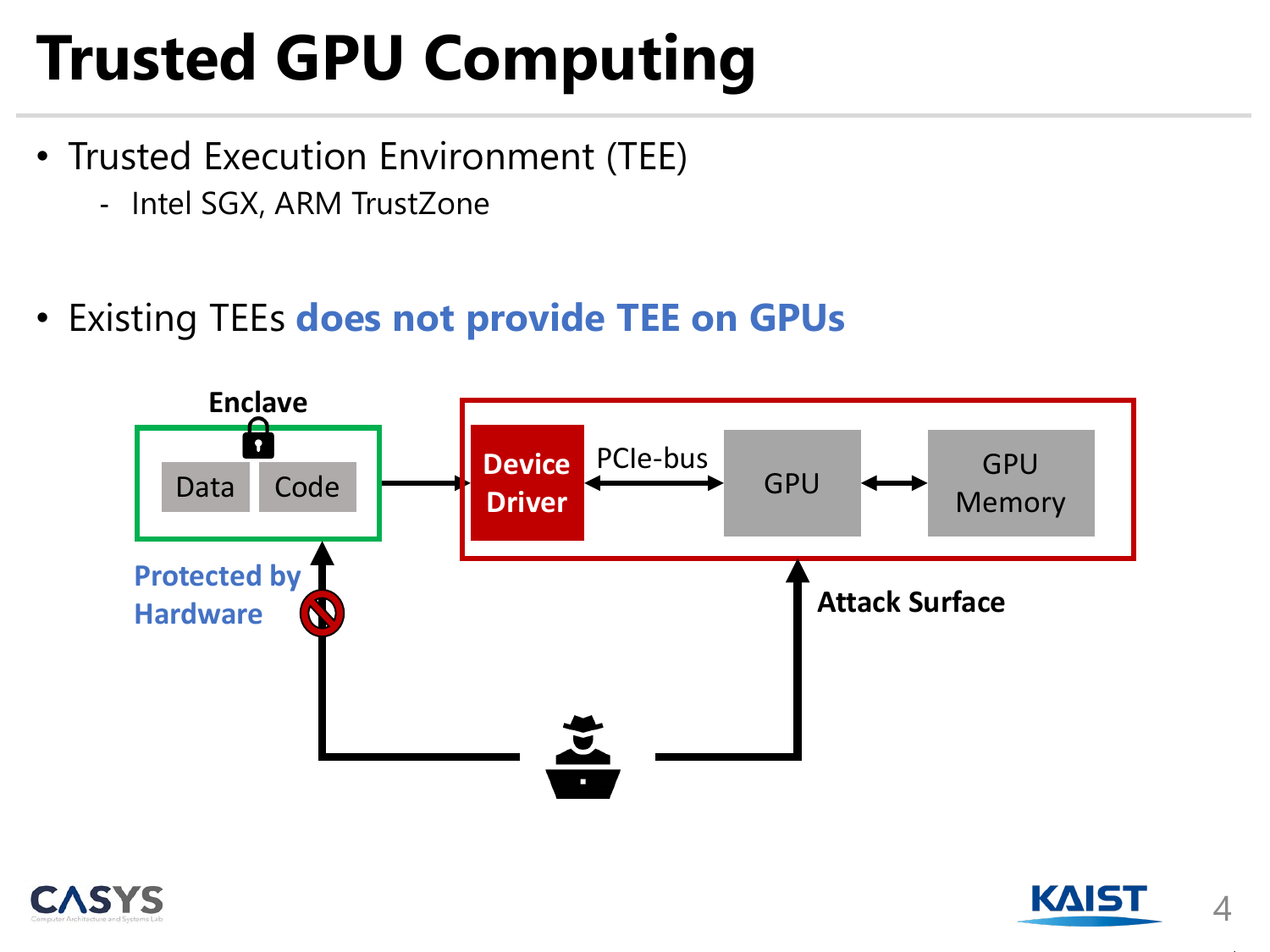# **Prior Work : HIX**

- **HIX [ASPLOS '19]: Securing I/O Path from CPU to GPU**
	- All device I/O accesses to GPU are controlled by **trusted device driver**





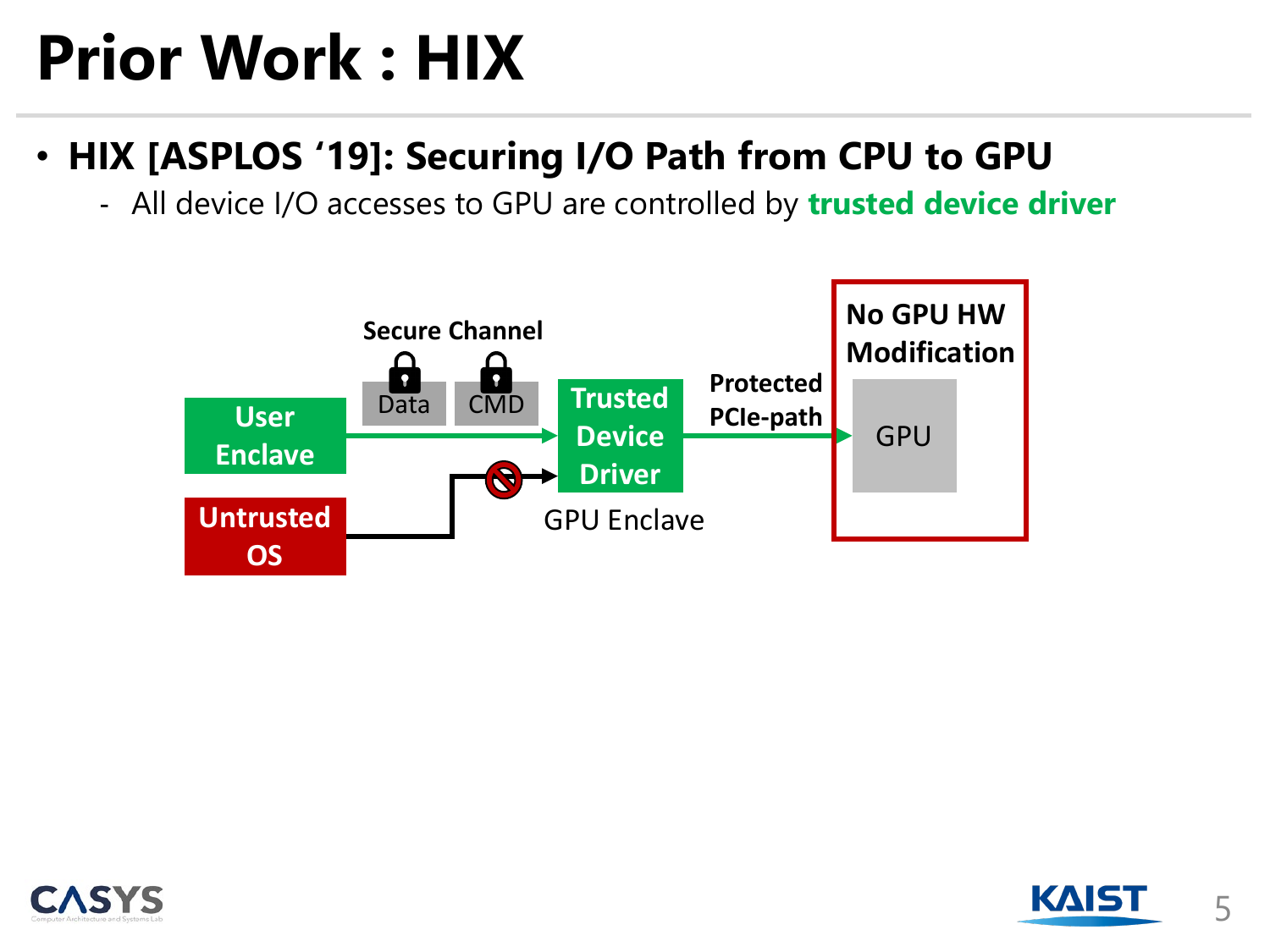# **Prior Work : Graviton**

- **Graviton [OSDI '18]: Trusted GPU by changing GPU HW**
	- **Trusted Command Processor** handles critical GPU operations instead of driver





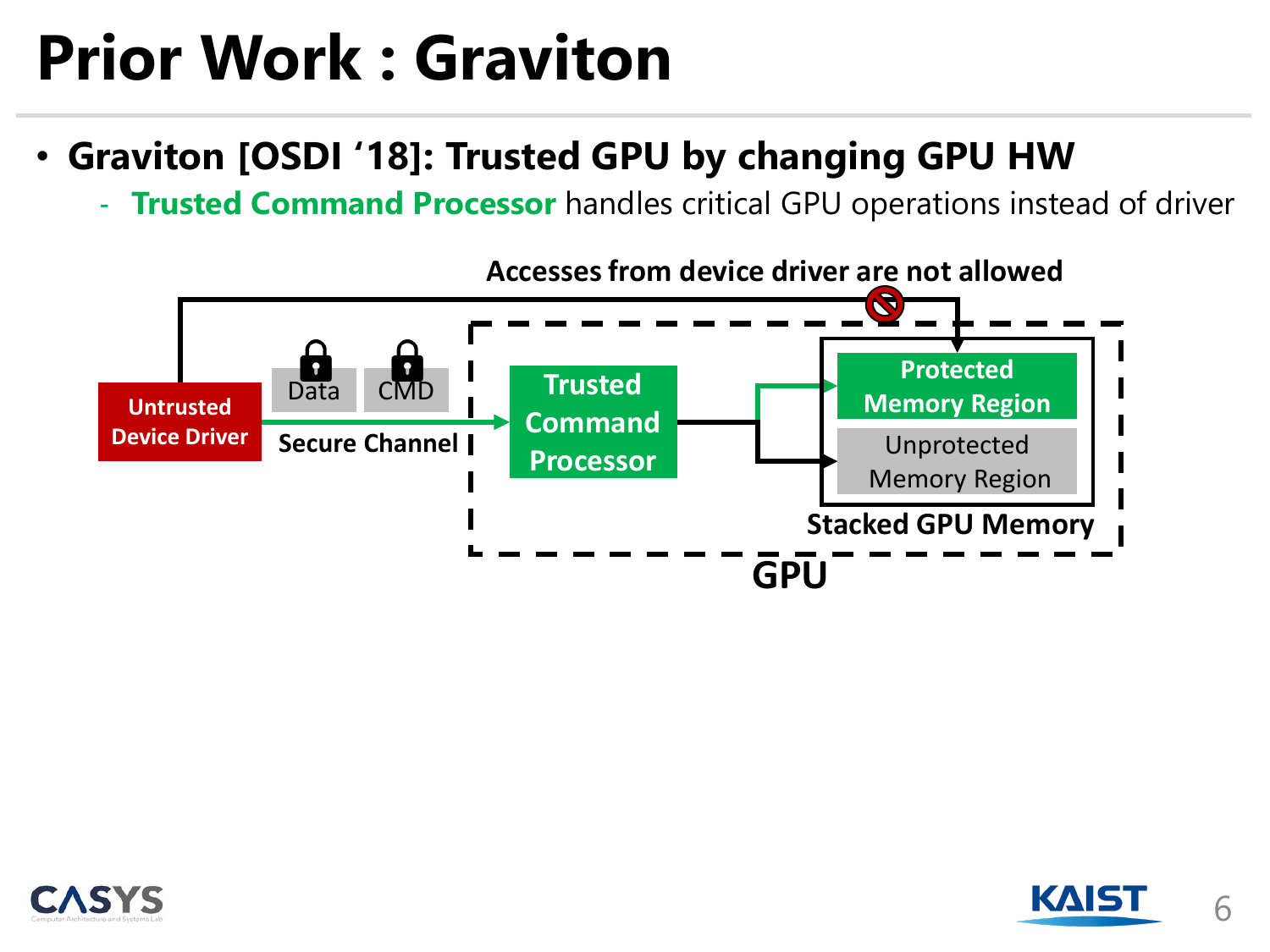# **Limitations of Prior Work**

• **HIX [ASPLOS '19]: Securing I/O Path from CPU to GPU**



• **Graviton [OSDI '18]: Trusted GPU by changing GPU HW**



7

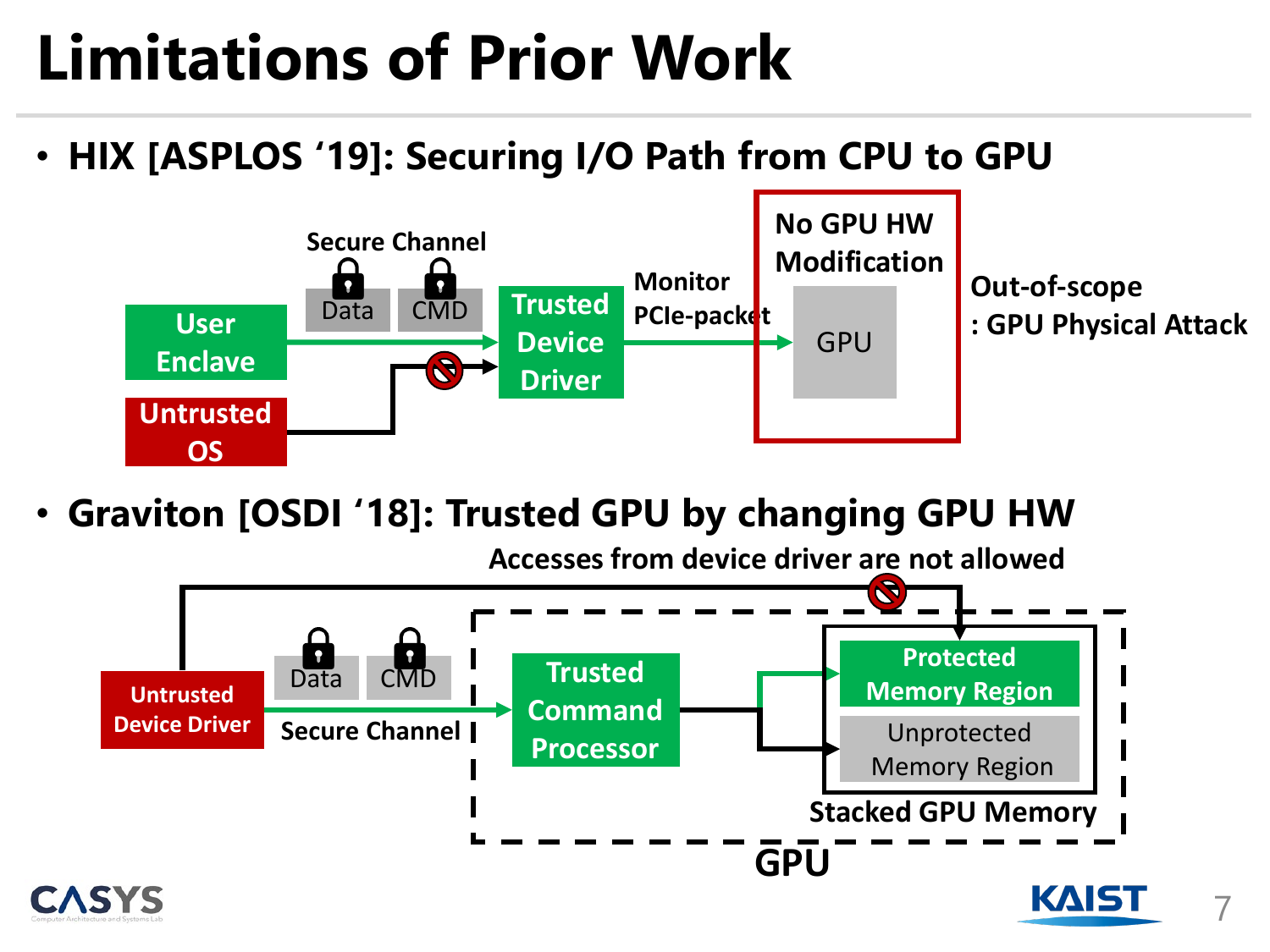# **Limitations of Prior Work**

• **HIX [ASPLOS '19]: Securing I/O Path from CPU to GPU**



• **Graviton [OSDI '18]: Trusted GPU by changing GPU HW**





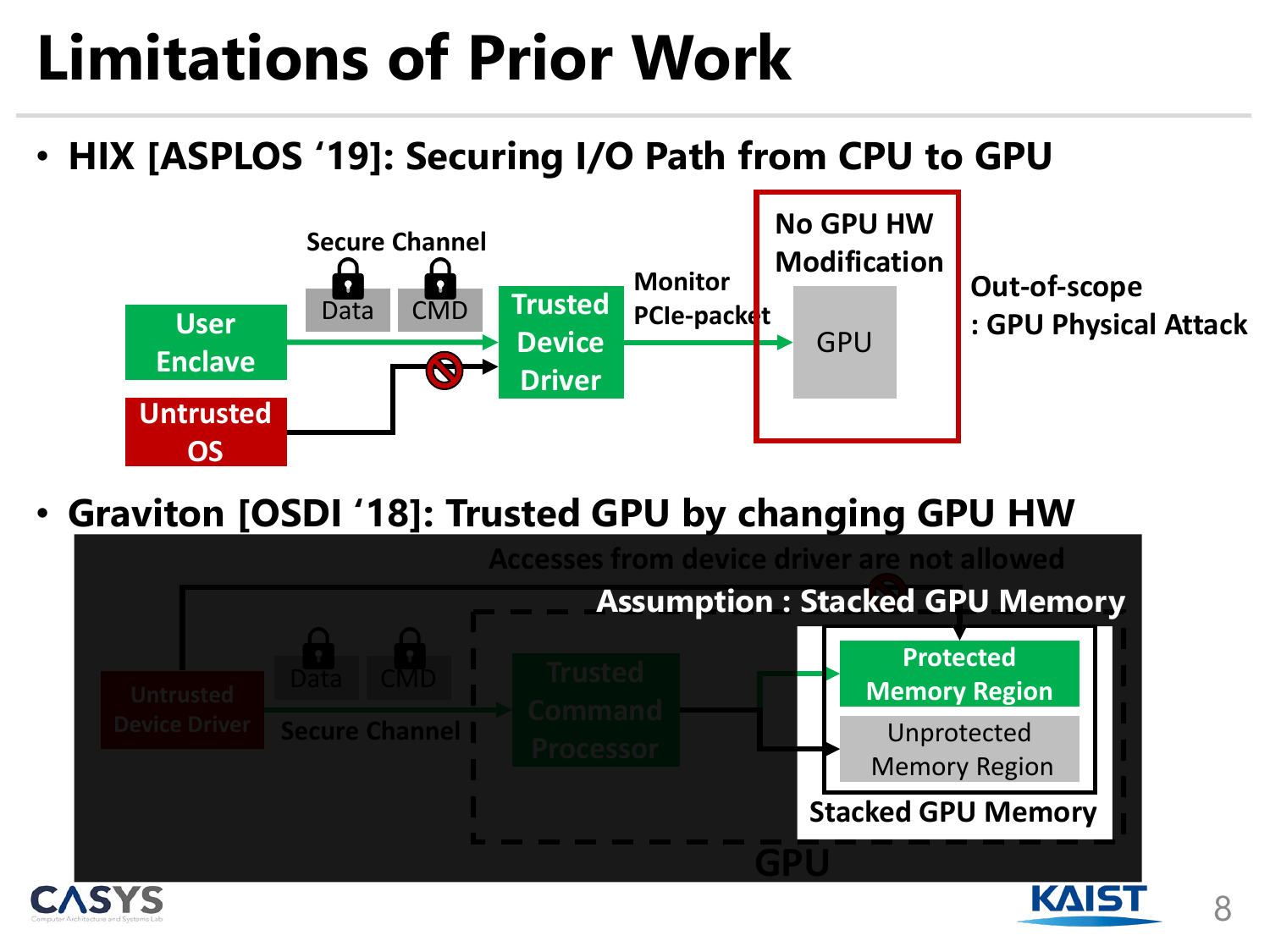## **Goal: Secure GPU Memory**



#### • **Main Contributions**

- Provide secure GPU memory **with low performance overheads**
- Exploit **unique memory update behavior** of common GPU applications
- Reduce the average performance overhead to **2.9 %**



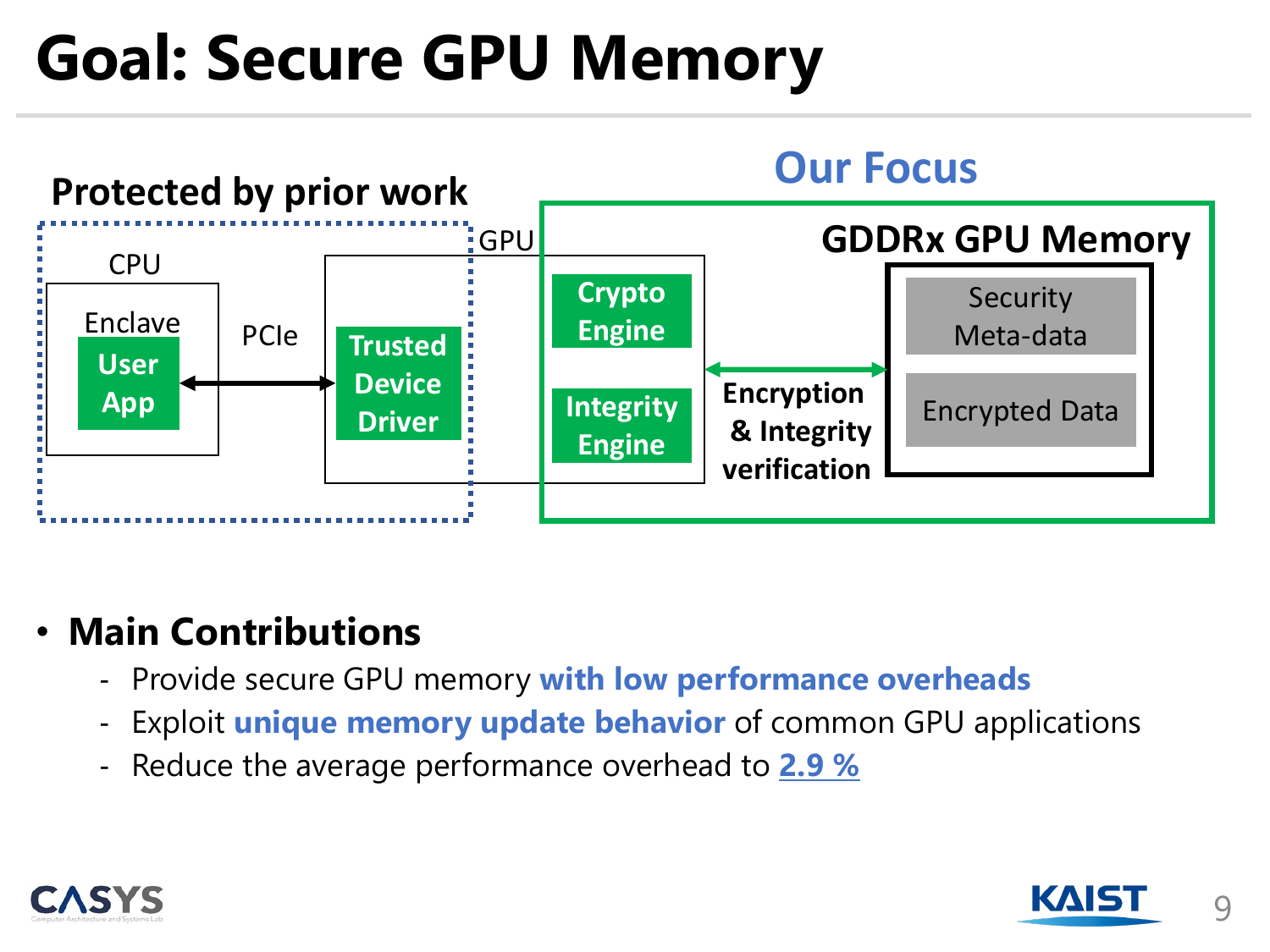# **Threat Model & Assumptions**

- Threat Model
	- Attackers can fully control **operating system/hypervisor**
	- Attackers can **physically access the whole system**
- Trusted Computing Base (TCB)
	- GPU processor & GPU software running on the GPU
	- CPU chip & user application in an CPU Enclave
- Out of Scope
	- Denial of Service(DoS) attacks
	- Side-channel attacks



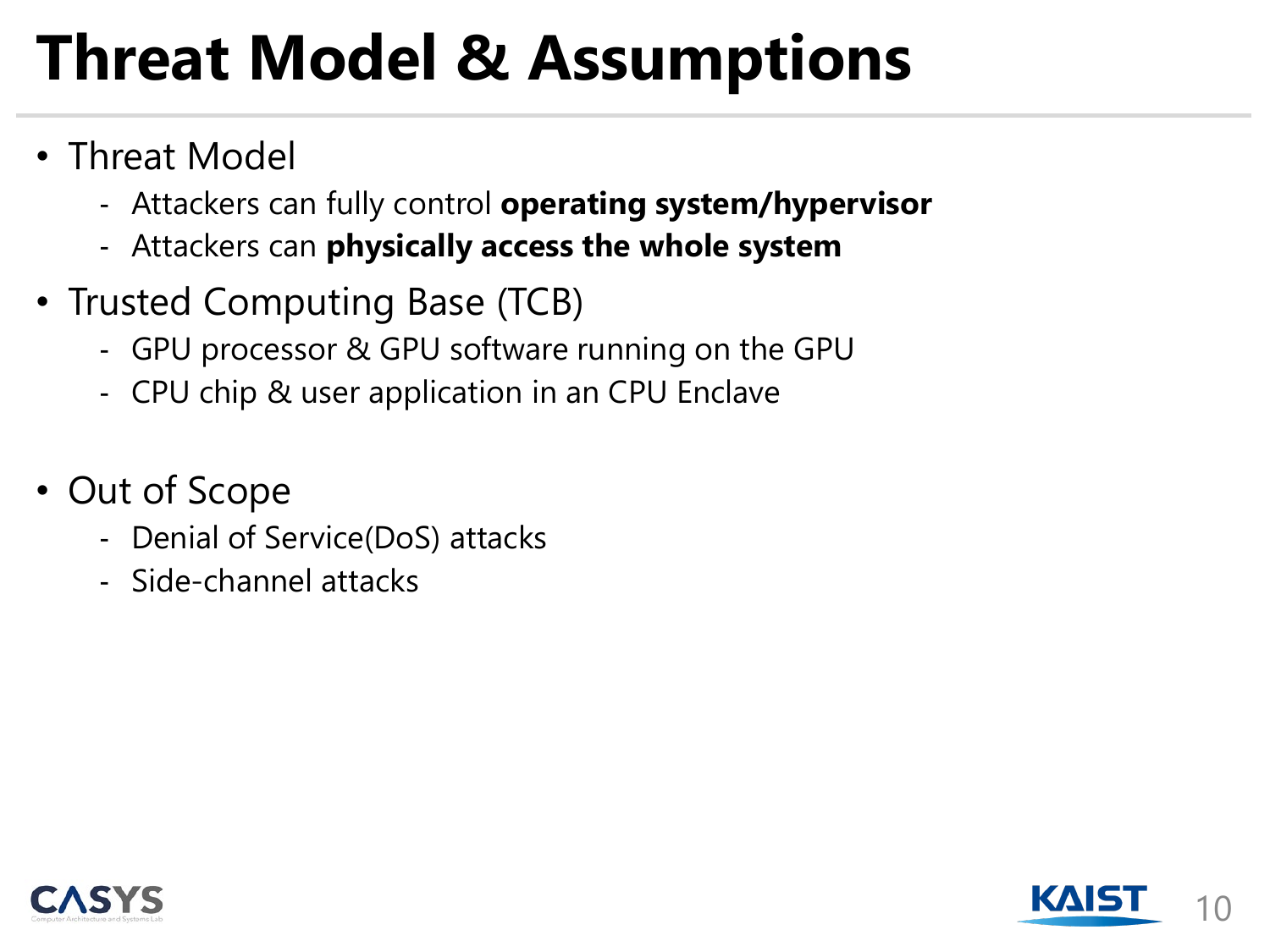# **Outline**

• Introduction

### • **Background & Motivation**

#### • Common Counter

- Main Idea
- Additional Metadata
- Common Counter Mechanism
- Evaluation



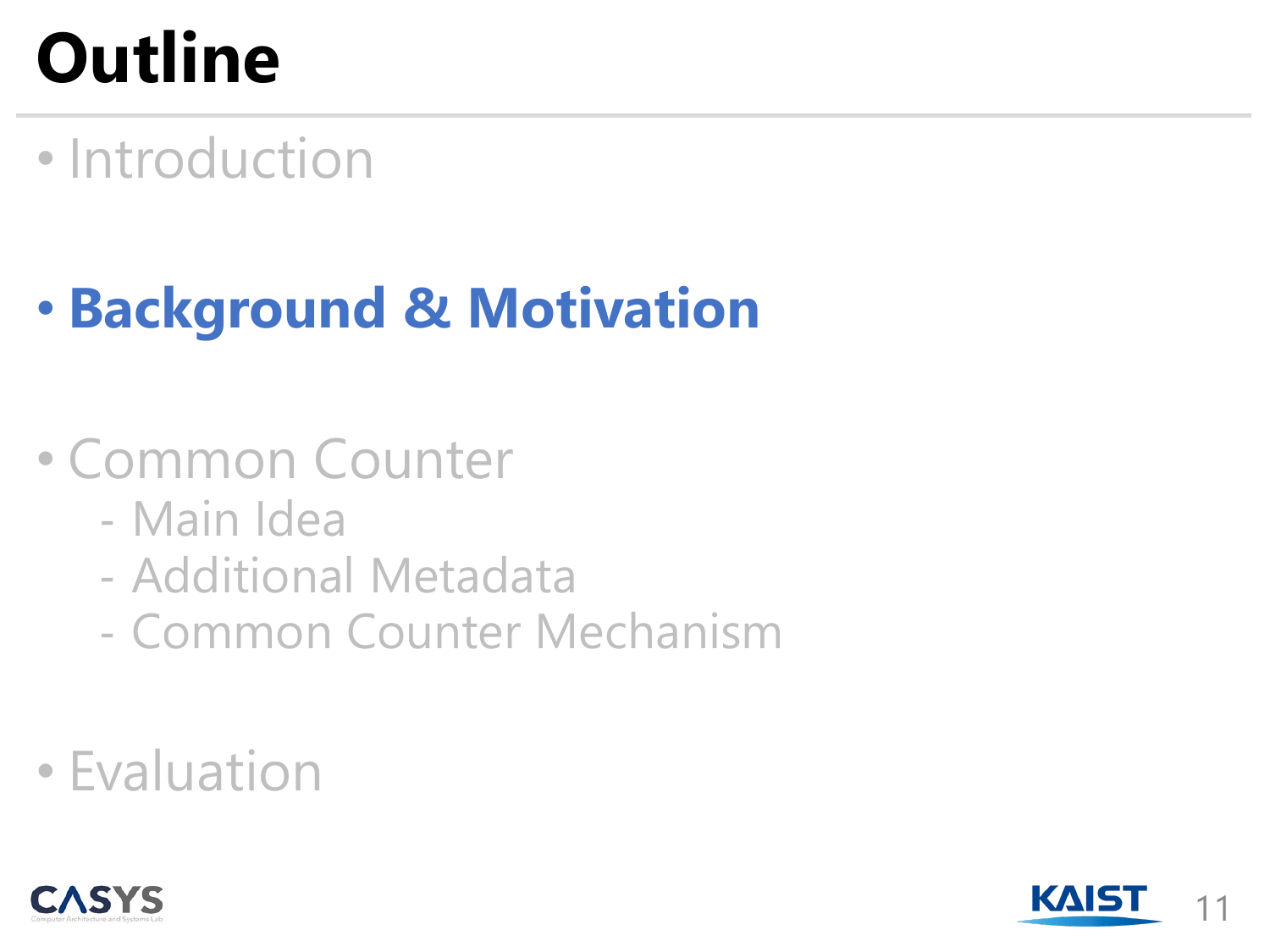# **Background : Securing Memory**

- Memory Encryption
	- Counter mode encryption



- Split Counter scheme







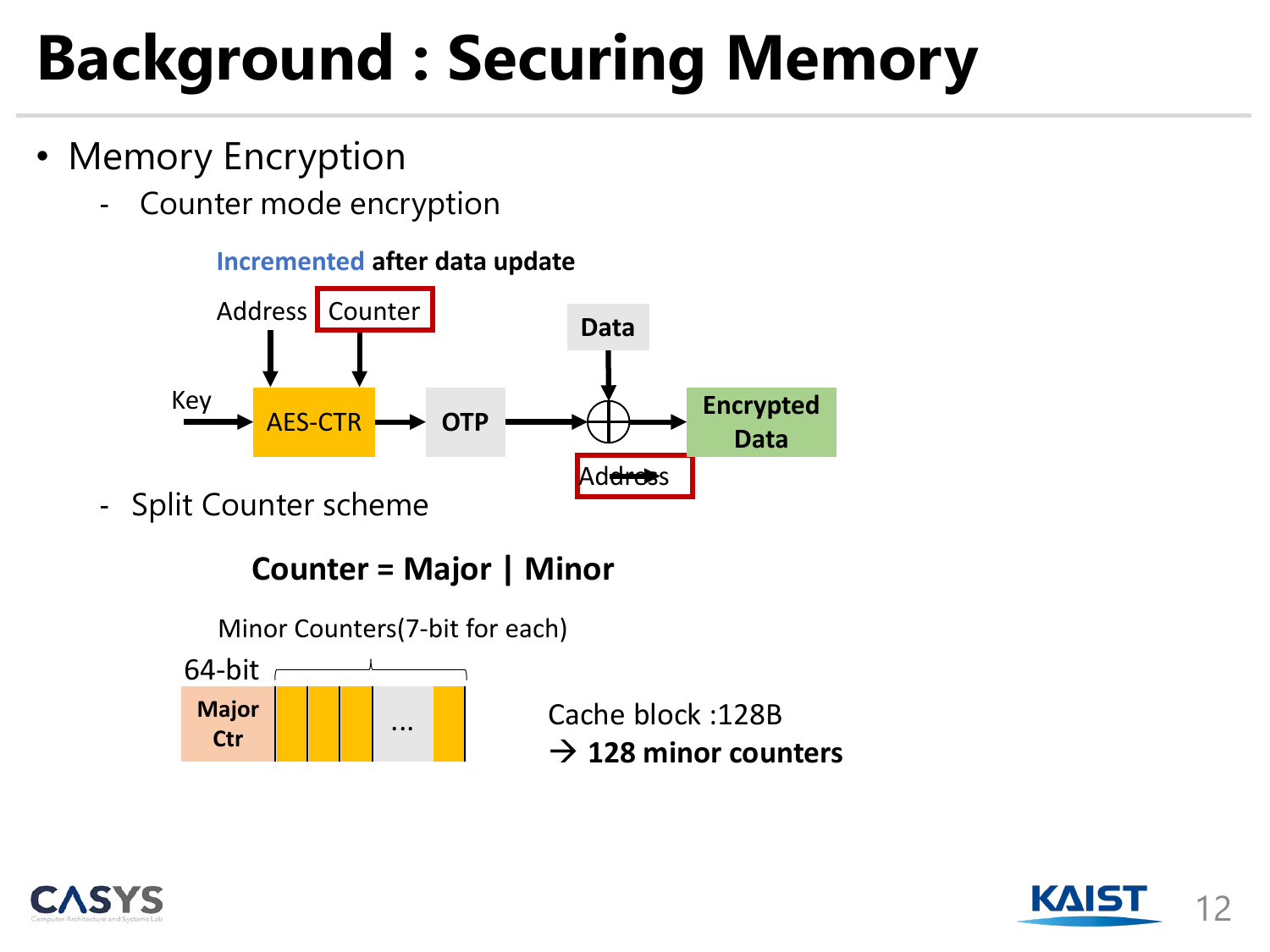# **Background : Securing Memory**

- Memory Integrity Verification
	- Message Authentication Code (MAC)



Counter Integrity Tree



Our baseline : **SC-128 128-ary** (Split Counter + Counter integrity tree)



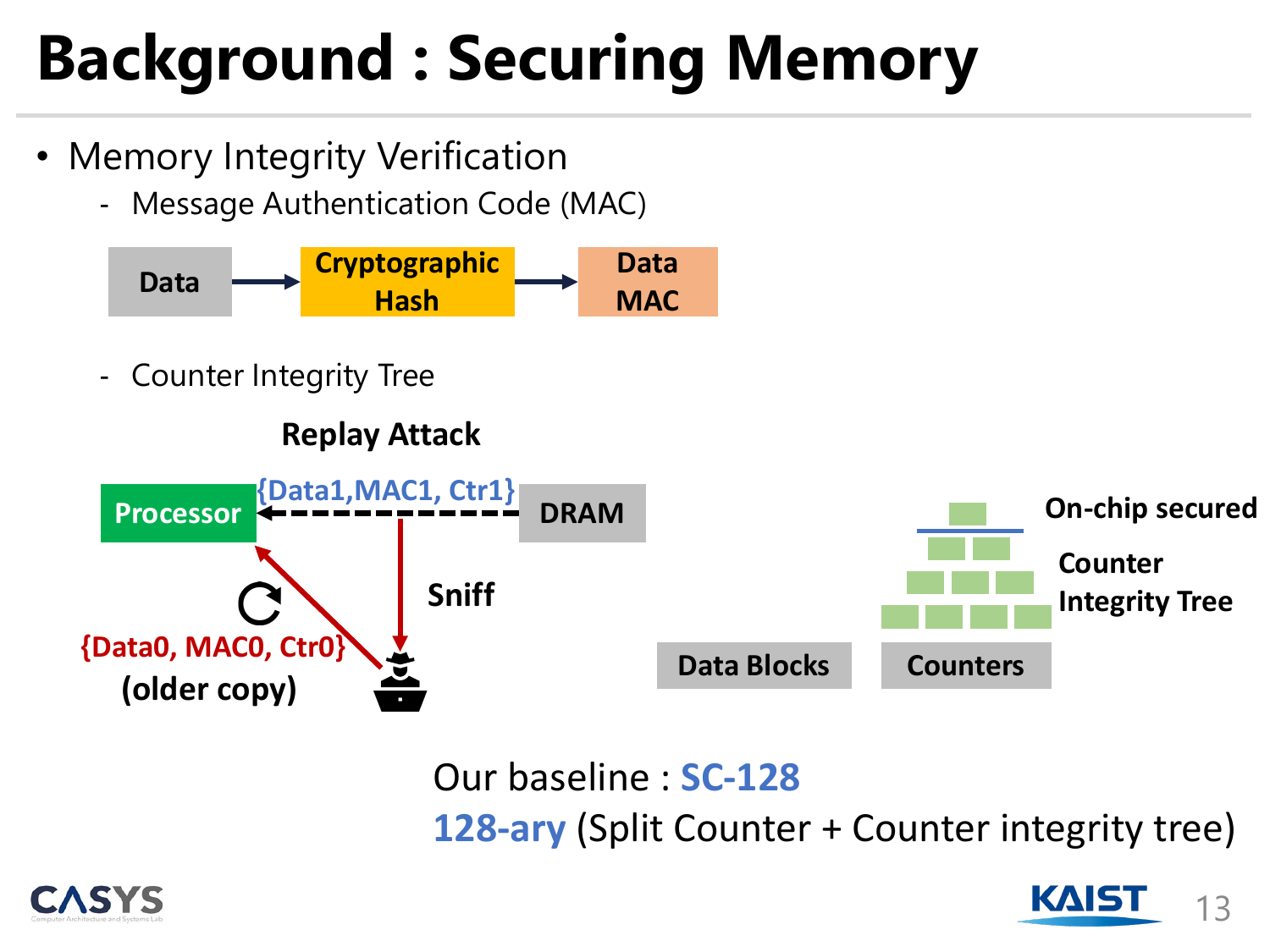## **Problem : Performance Overhead**

• Secure memory require **additional meta-data requests**





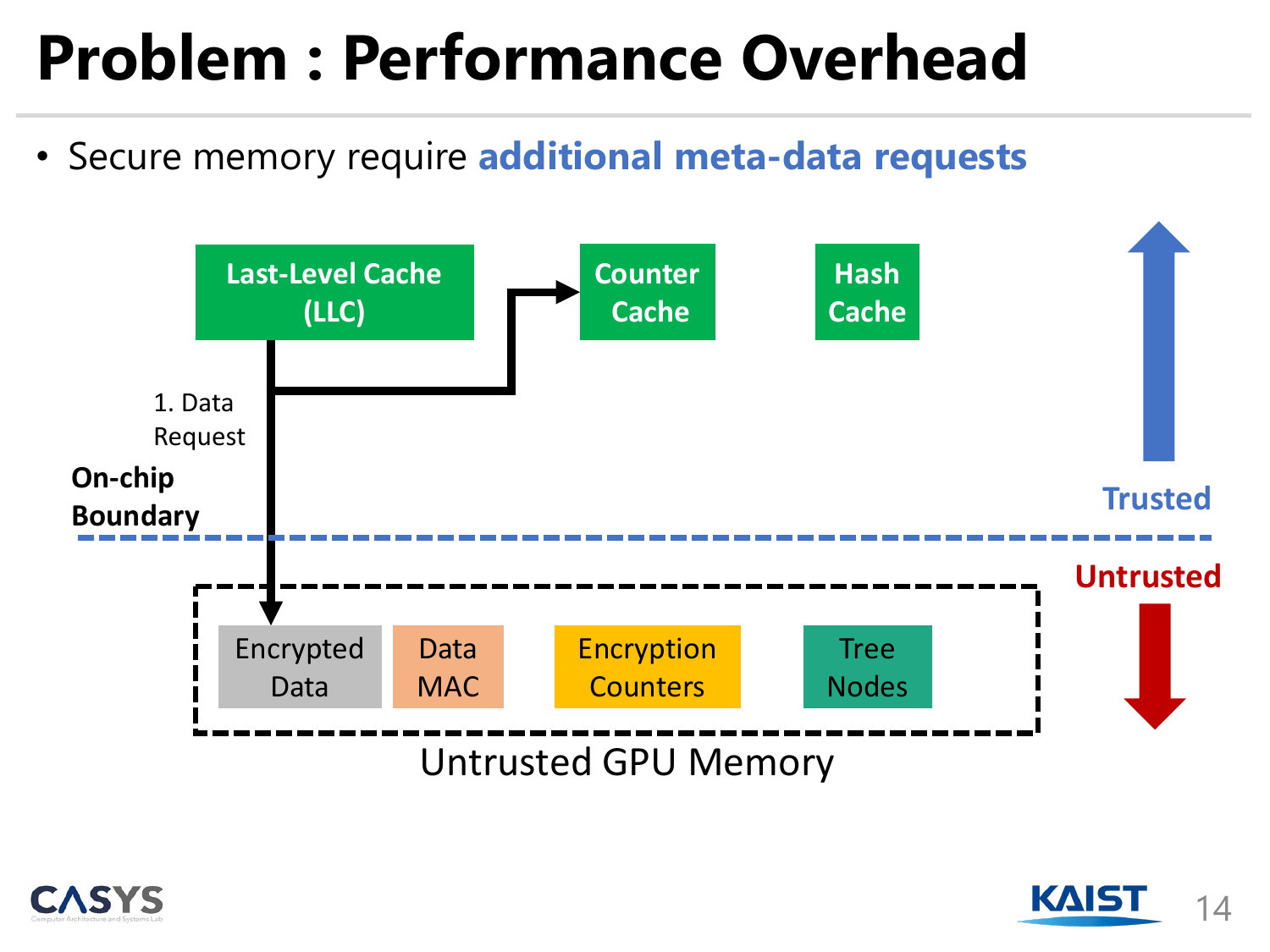## **Problem : Performance Overhead**

• Secure memory require **additional meta-data requests**





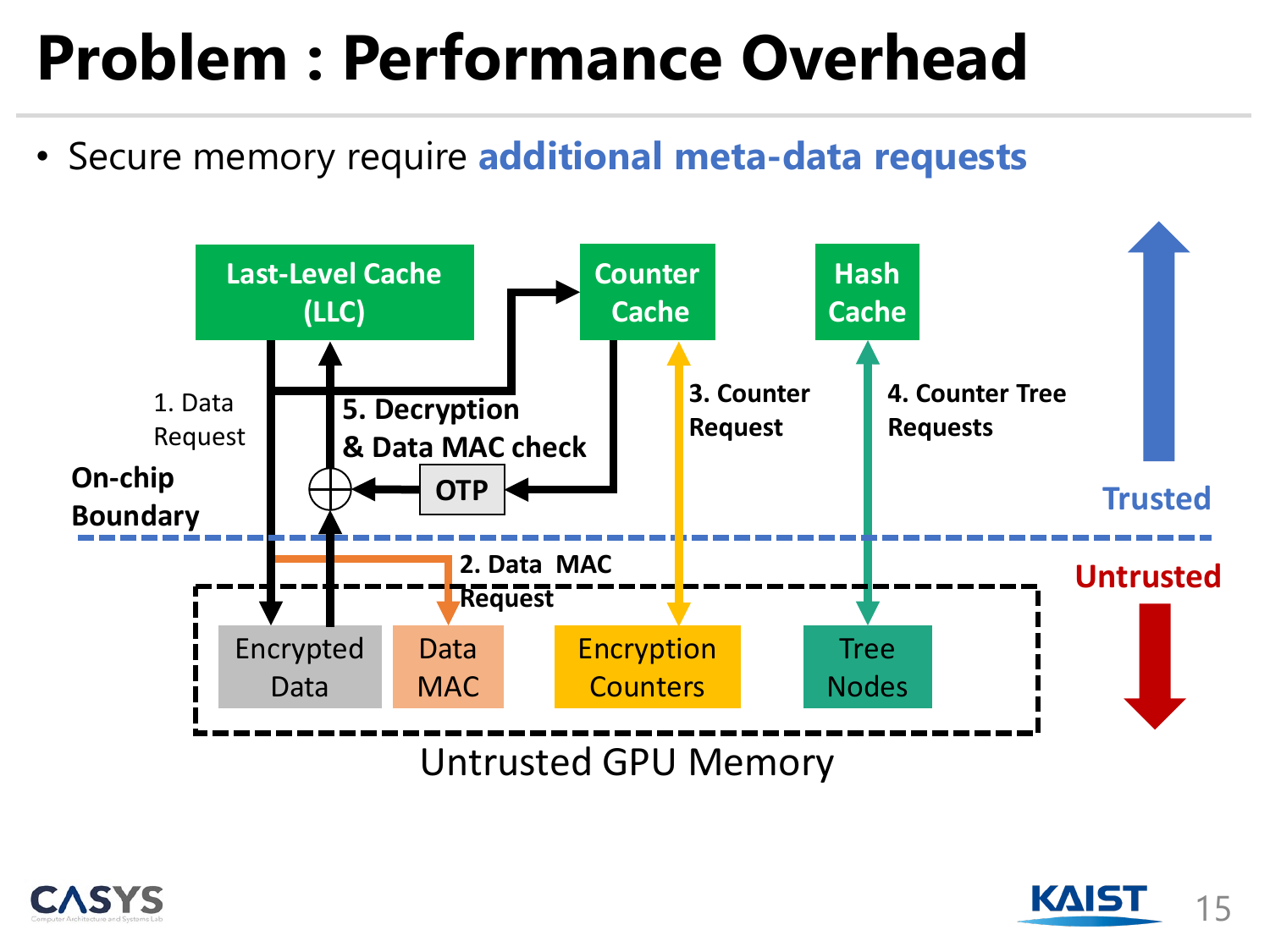## **Problem : Performance Overhead**

• Secure memory require **additional meta-data requests**



Secure memory adds decryption latency and **increases memory bandwidth** 



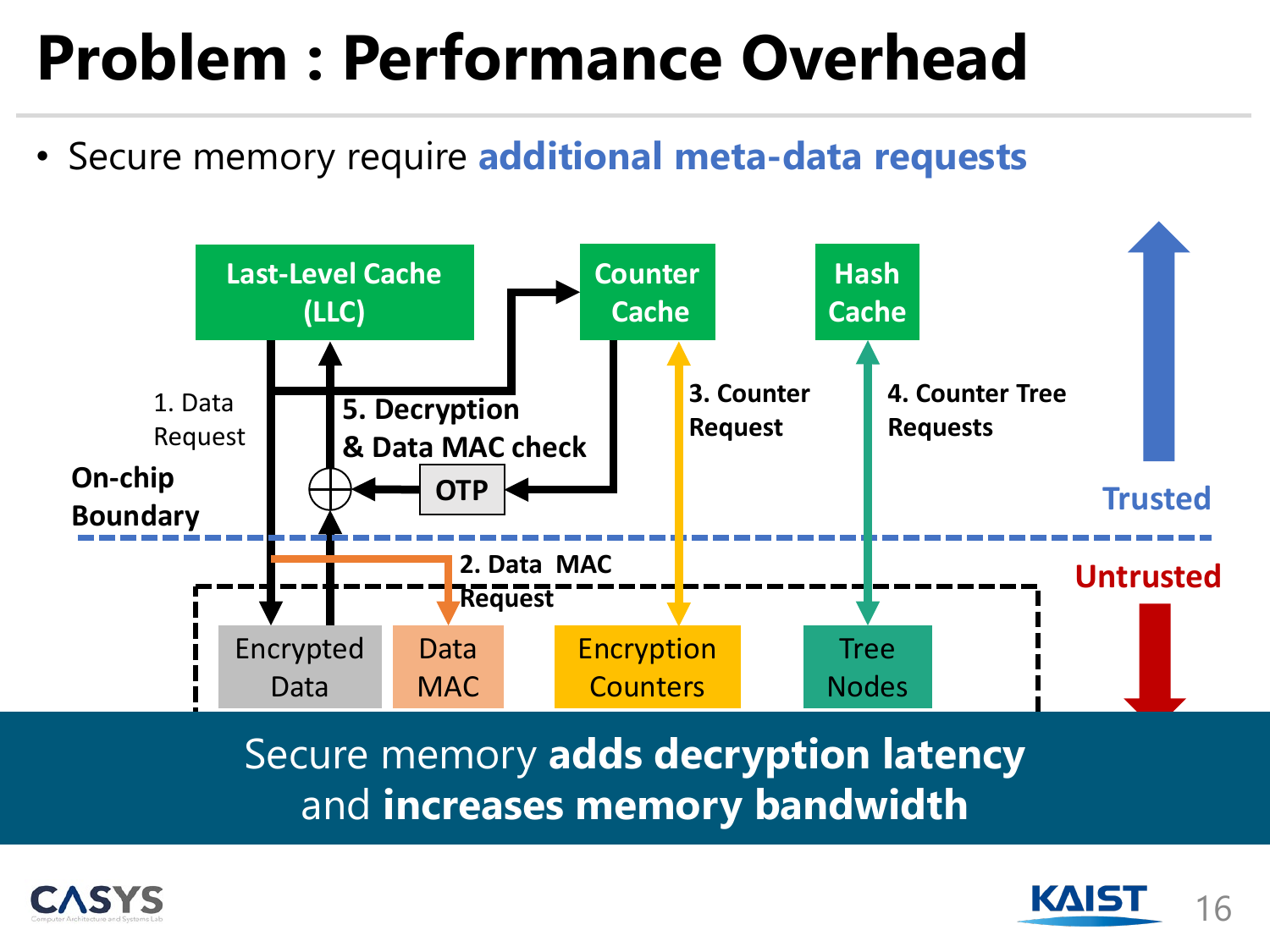# **Performance Breakdown Analysis**

• GPU memory protection overhead result for GPU benchmark suites



#### **For data MAC overhead**



With ECC memory, Data & MAC can be provided by **1 memory access** using **Synergy[1]**

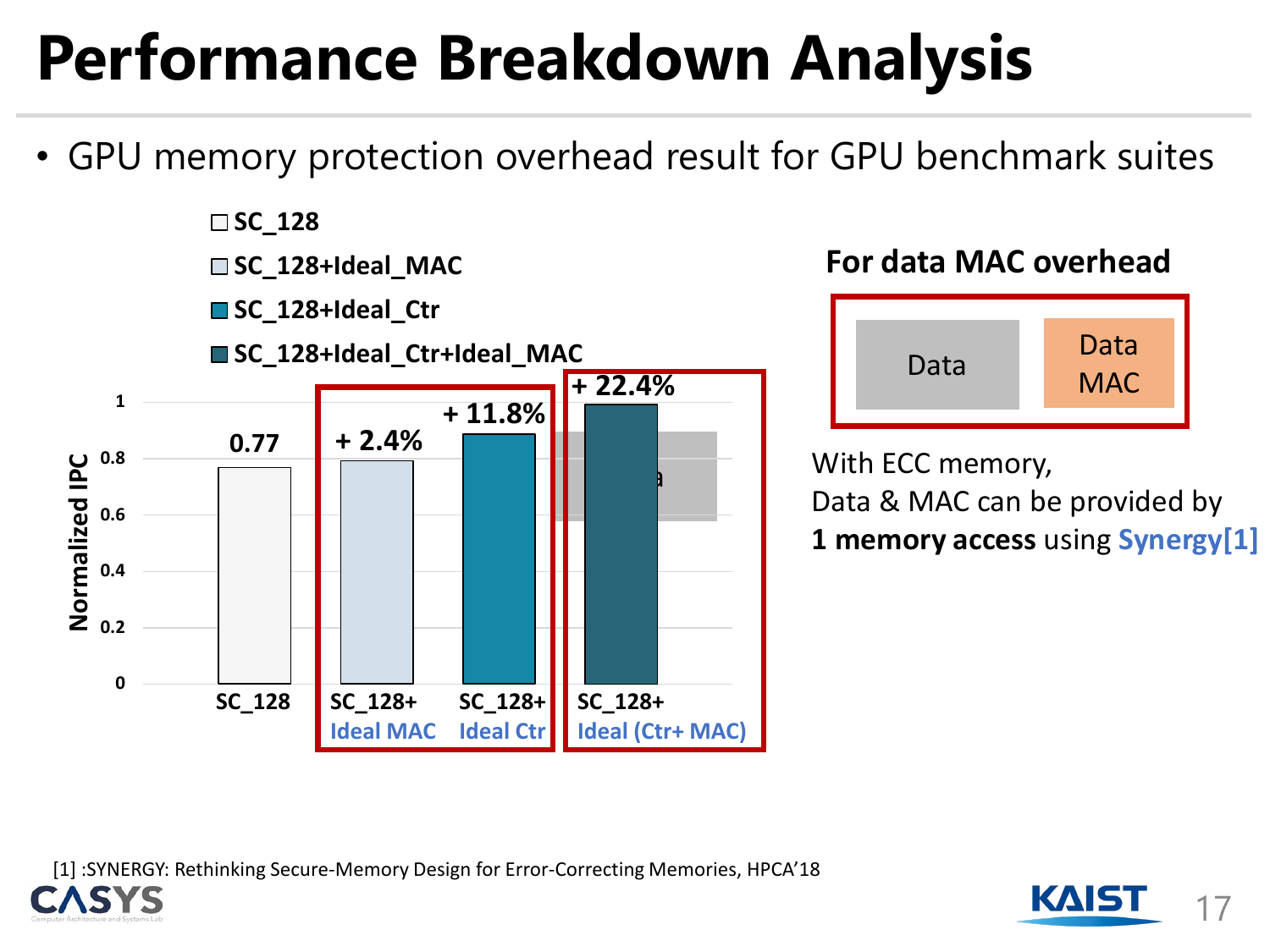# **Performance Breakdown Analysis**

• GPU memory protection overhead result for GPU benchmark suites



#### **For data MAC overhead**



With ECC memory, Data & MAC can be provided by **1 memory access** using **Synergy[1]**

#### **Counter mode encryption is one of the key bottlenecks**

[1] :SYNERGY: Rethinking Secure-Memory Design for Error-Correcting Memories, HPCA'18



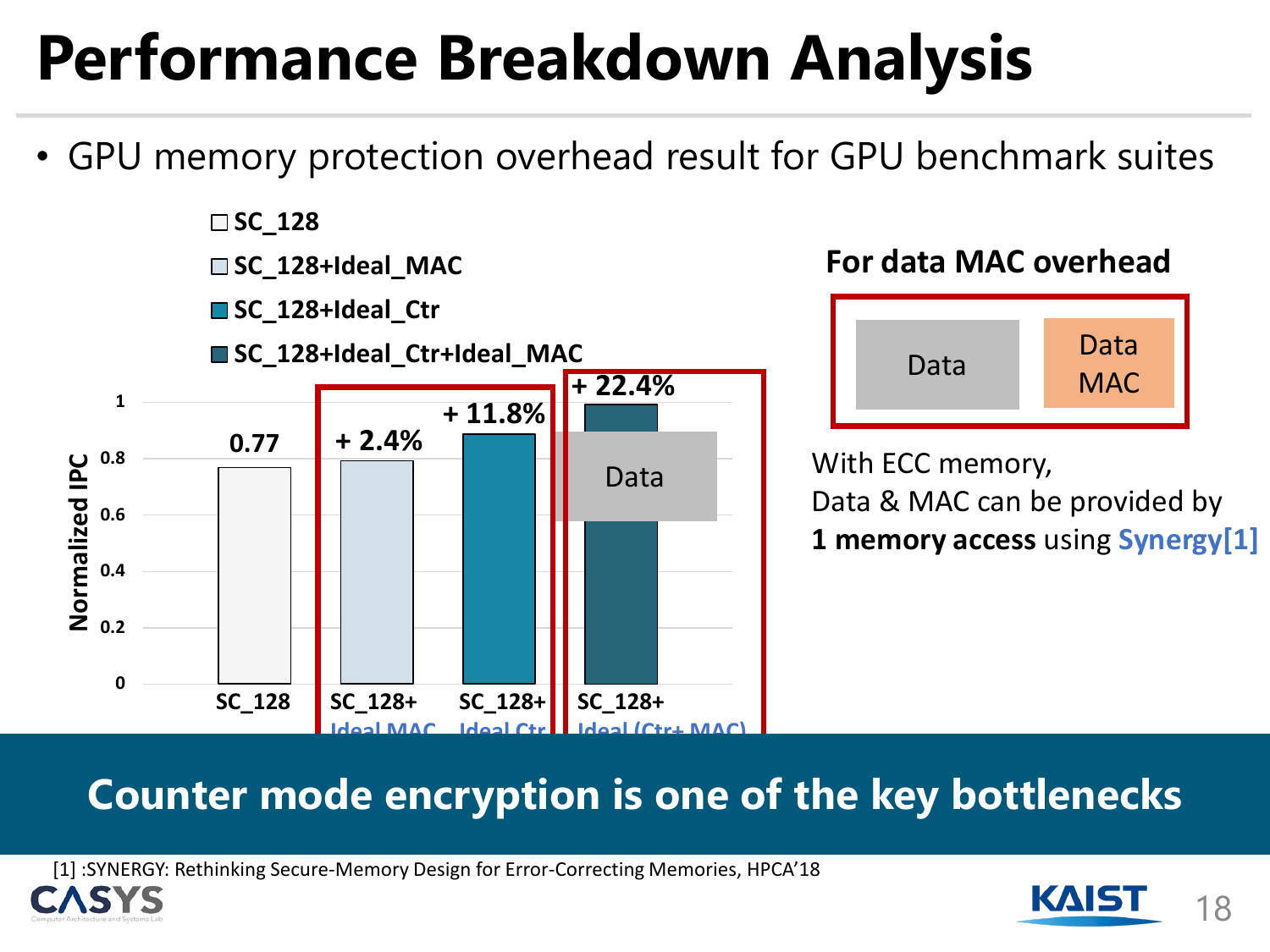# **Uniformly Updated Segments**

• Memory segment: Contiguous memory region

Example granularity: 32KB



• Uniformly updated segment: **Read-only + uniformly written**





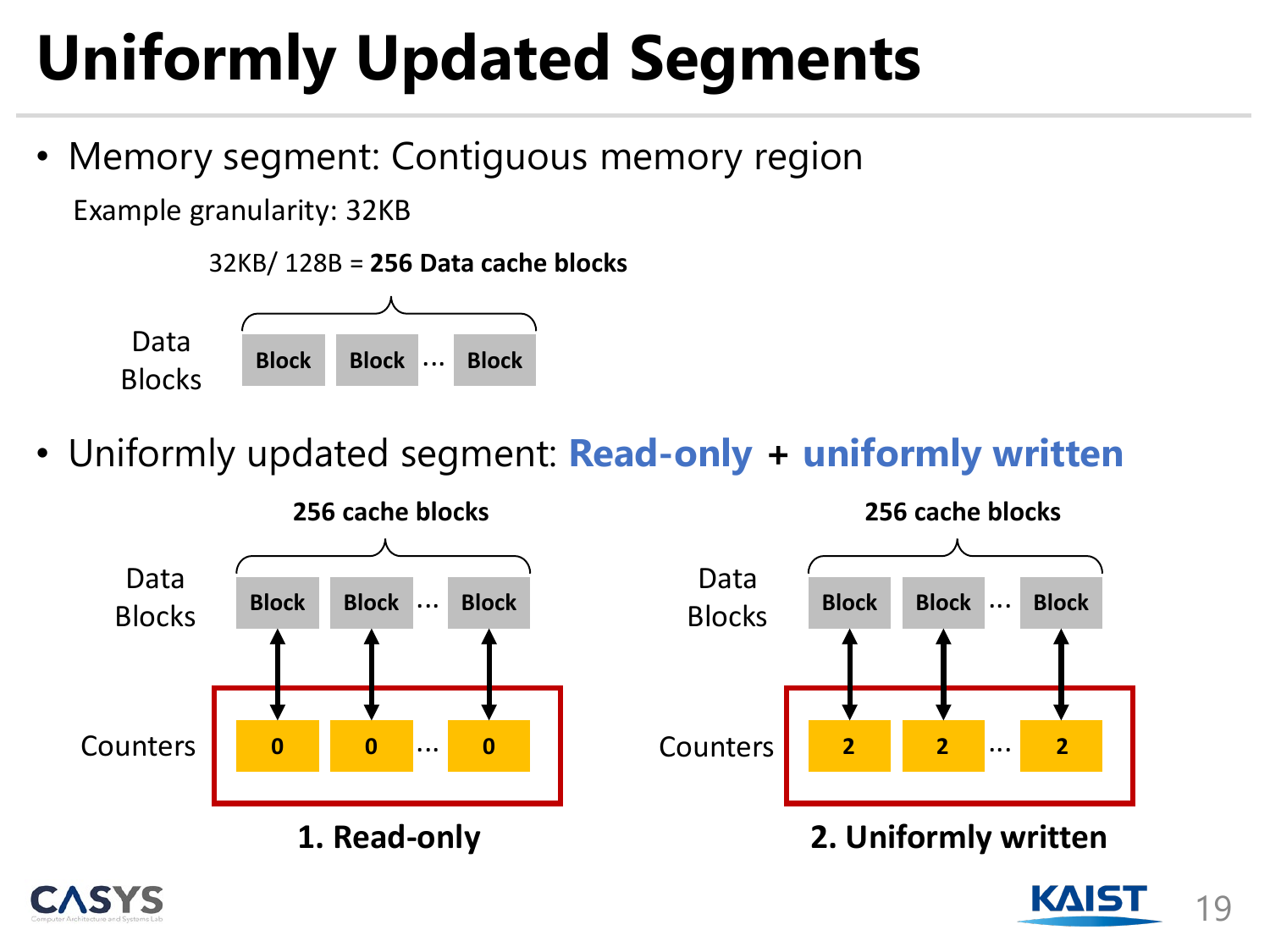## **Observation : GPU SW Write Patterns**

• Analyze memory read/write behavior by using **NVBit [MICRO '19]**



Observation 1**: GPU programs tend to uniformly update memory** Observation 2**: The number of distinct counter values is small** 

![](_page_19_Picture_4.jpeg)

![](_page_19_Picture_5.jpeg)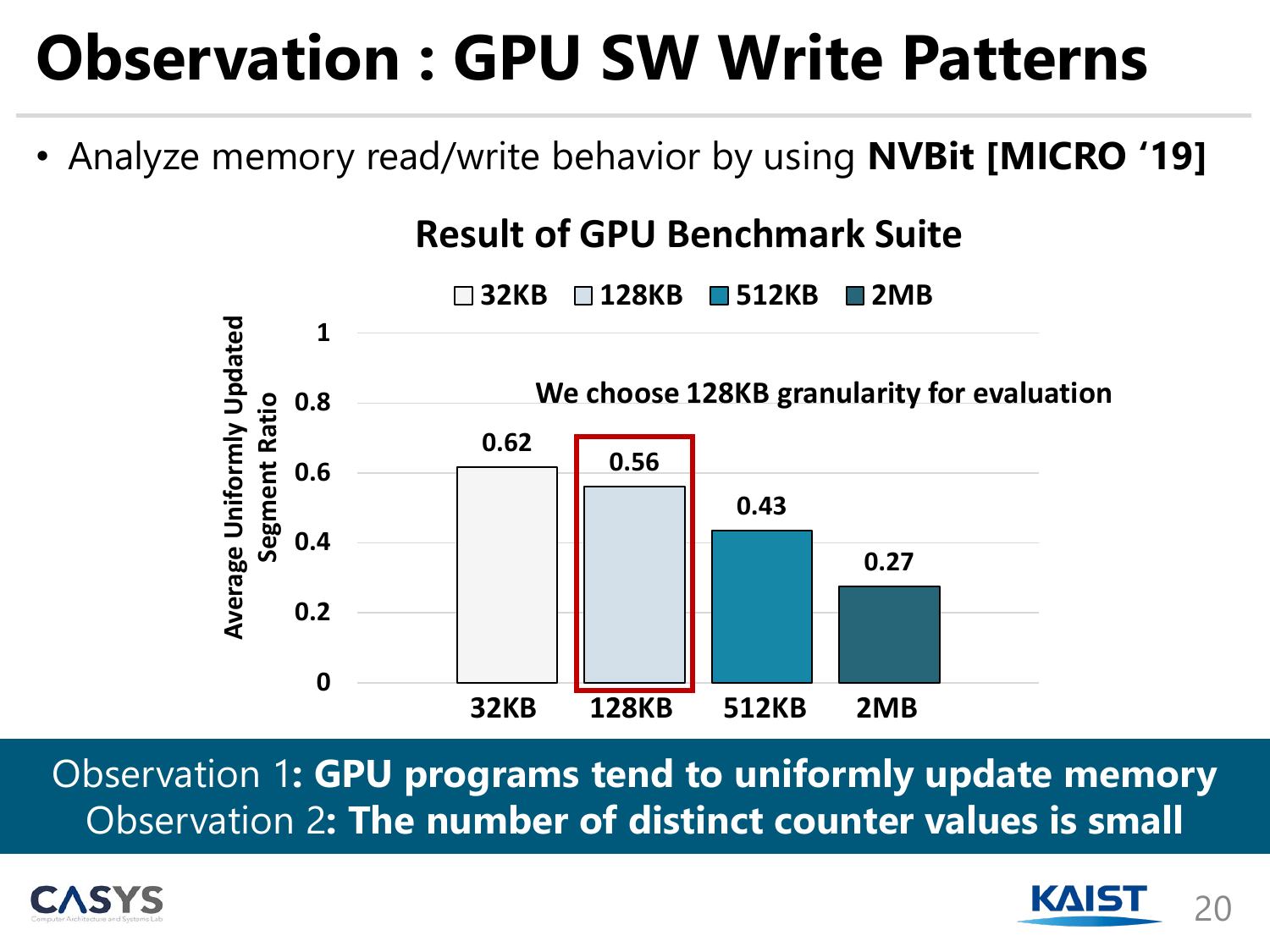# **Outline**

• Introduction

### • Background & Motivation

#### • **Common Counter**

- **Main Idea**
- **Additional Metadata**
- **Common Counter Mechanism**

#### • Evaluation

![](_page_20_Picture_8.jpeg)

![](_page_20_Picture_9.jpeg)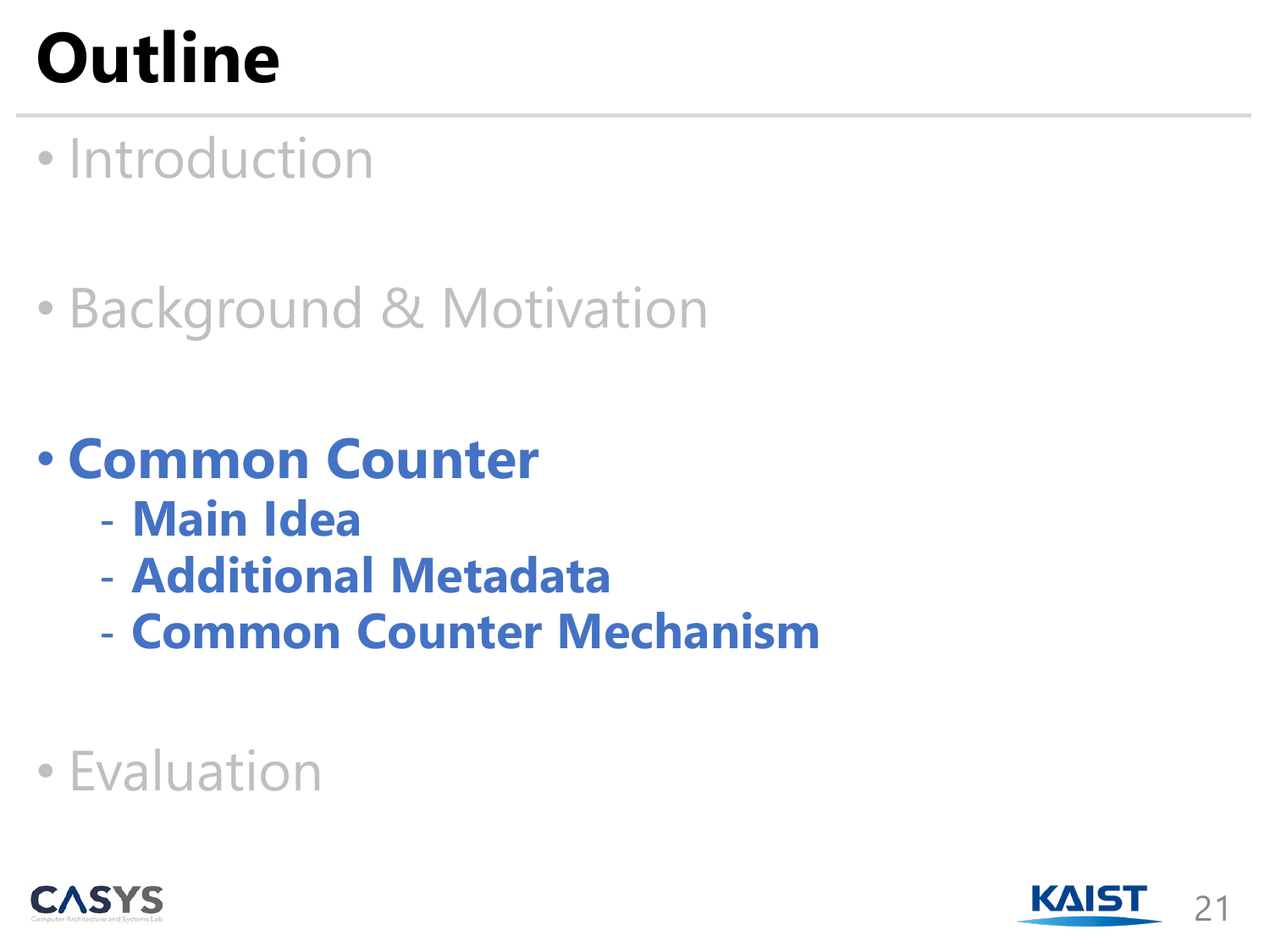## **Common Counter : Main Idea**

• Use **coarse-grained counters** for uniformly updated segments

![](_page_21_Figure_2.jpeg)

![](_page_21_Picture_3.jpeg)

![](_page_21_Picture_4.jpeg)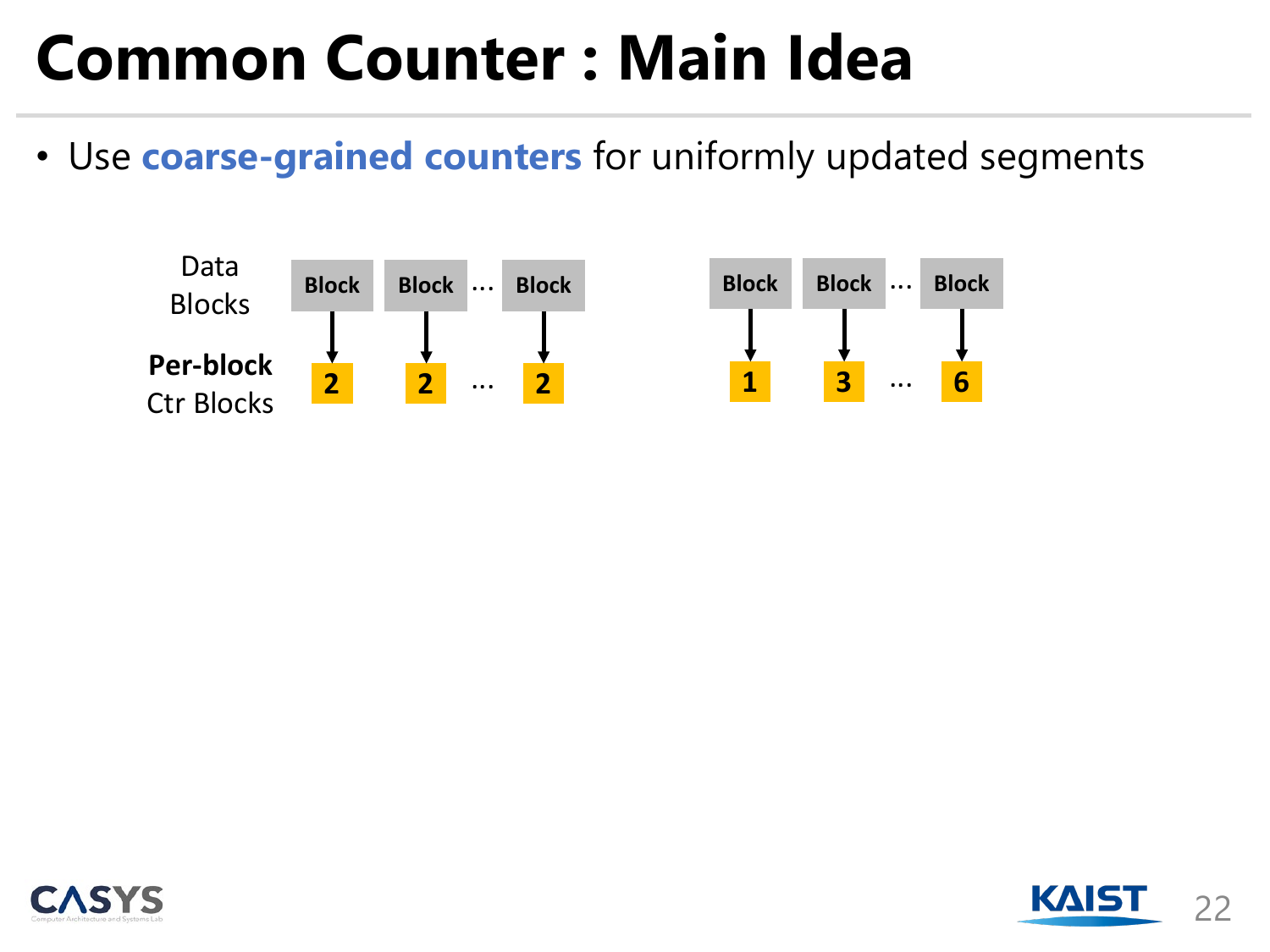# **Common Counter : Main Idea**

• Use **coarse-grained counters** for uniformly updated segments

![](_page_22_Figure_2.jpeg)

![](_page_22_Picture_3.jpeg)

![](_page_22_Picture_4.jpeg)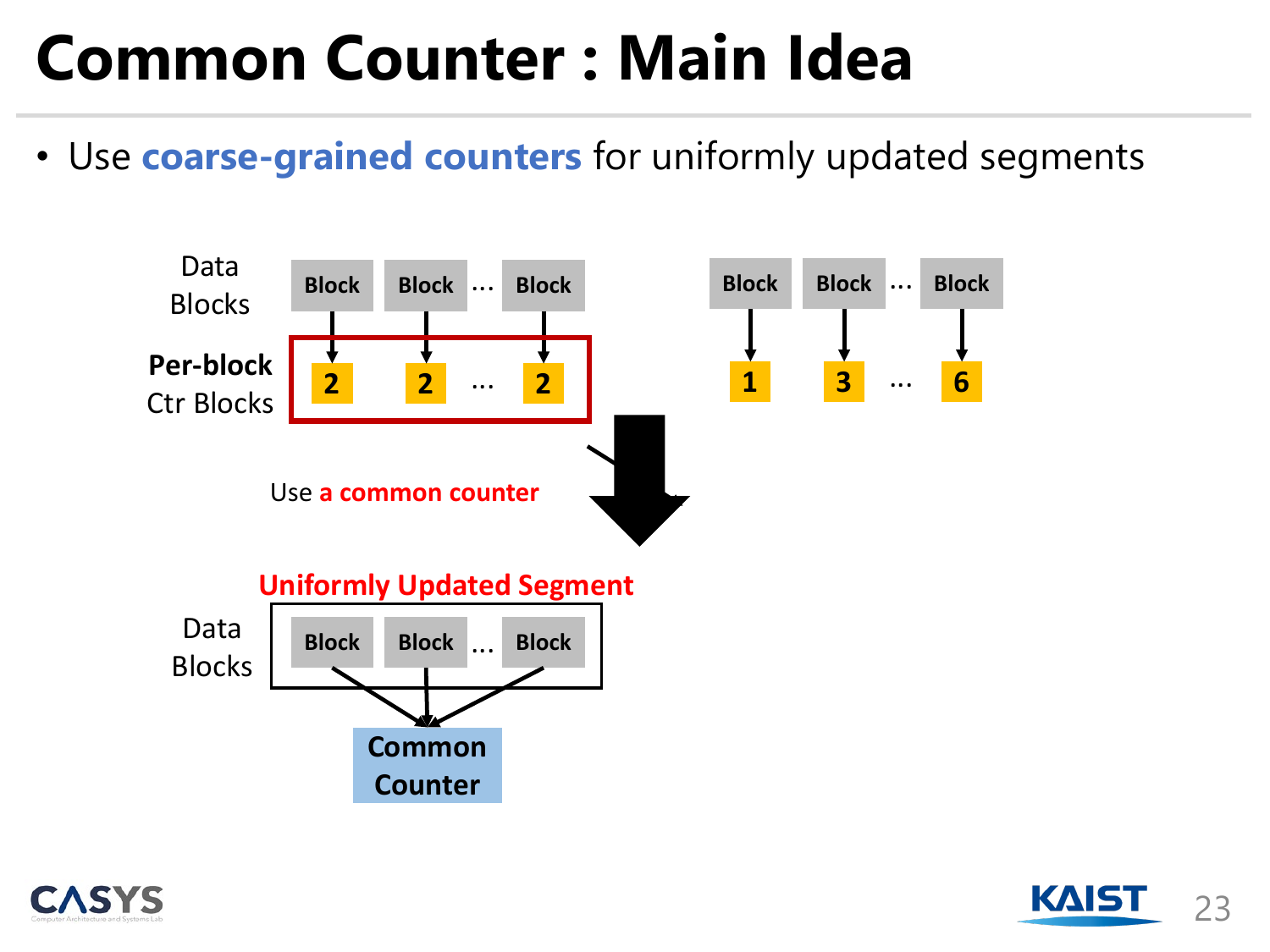# **Common Counter : Main Idea**

• Use **coarse-grained counters** for uniformly updated segments

![](_page_23_Figure_2.jpeg)

![](_page_23_Picture_3.jpeg)

![](_page_23_Picture_4.jpeg)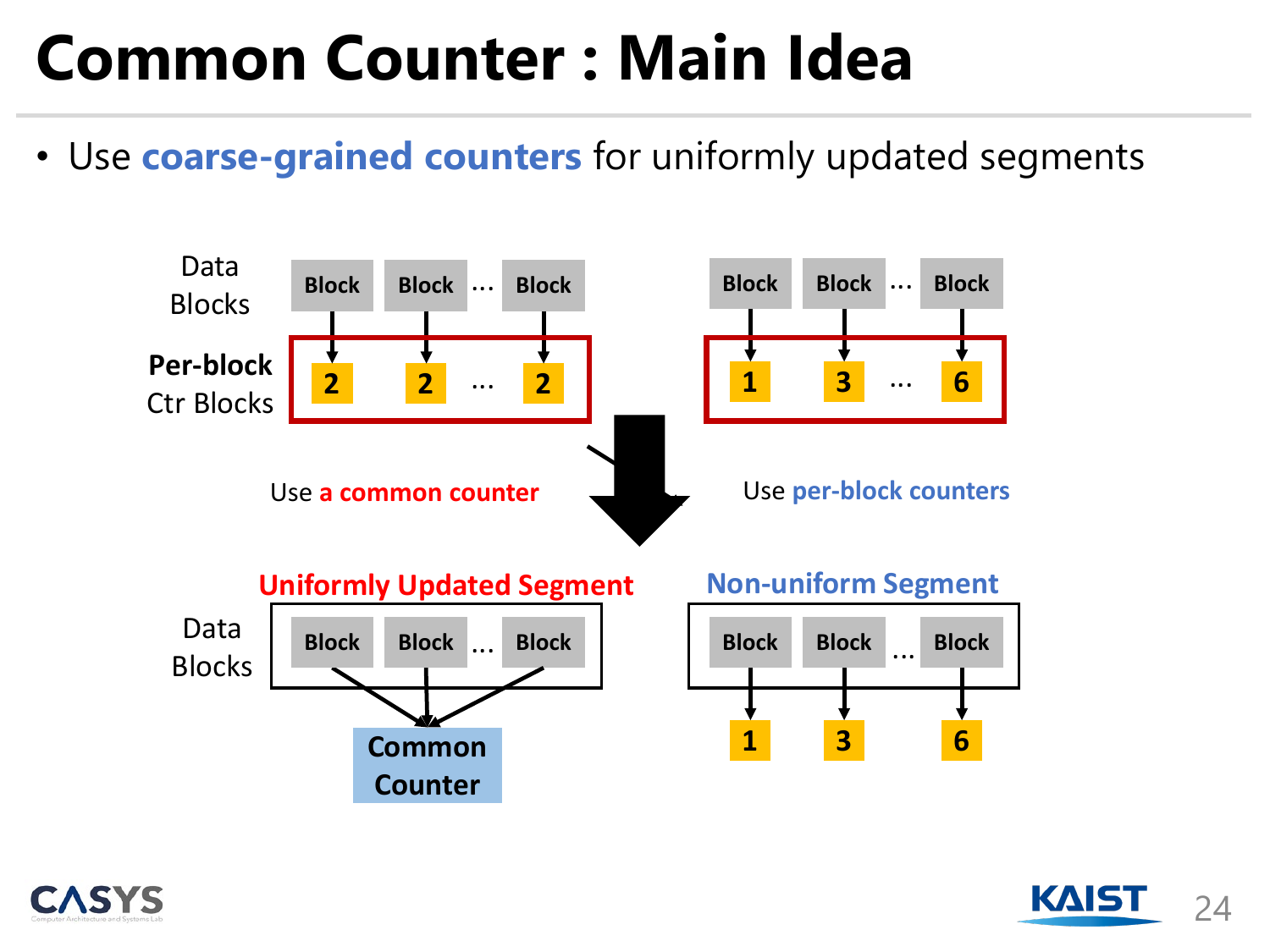### **Finding Uniformly Updated Segments**

- Common Counter Status Map (CCSM)
	- Check whether a memory segment uses a common counter or not

![](_page_24_Figure_3.jpeg)

Can be cached in **CCSM cache**

1 2 2 **I** Invalid 3 1 4 15 **CCSM Table**

**Index of common counter Invalid : not uniformly updated segment**

![](_page_24_Picture_7.jpeg)

![](_page_24_Picture_8.jpeg)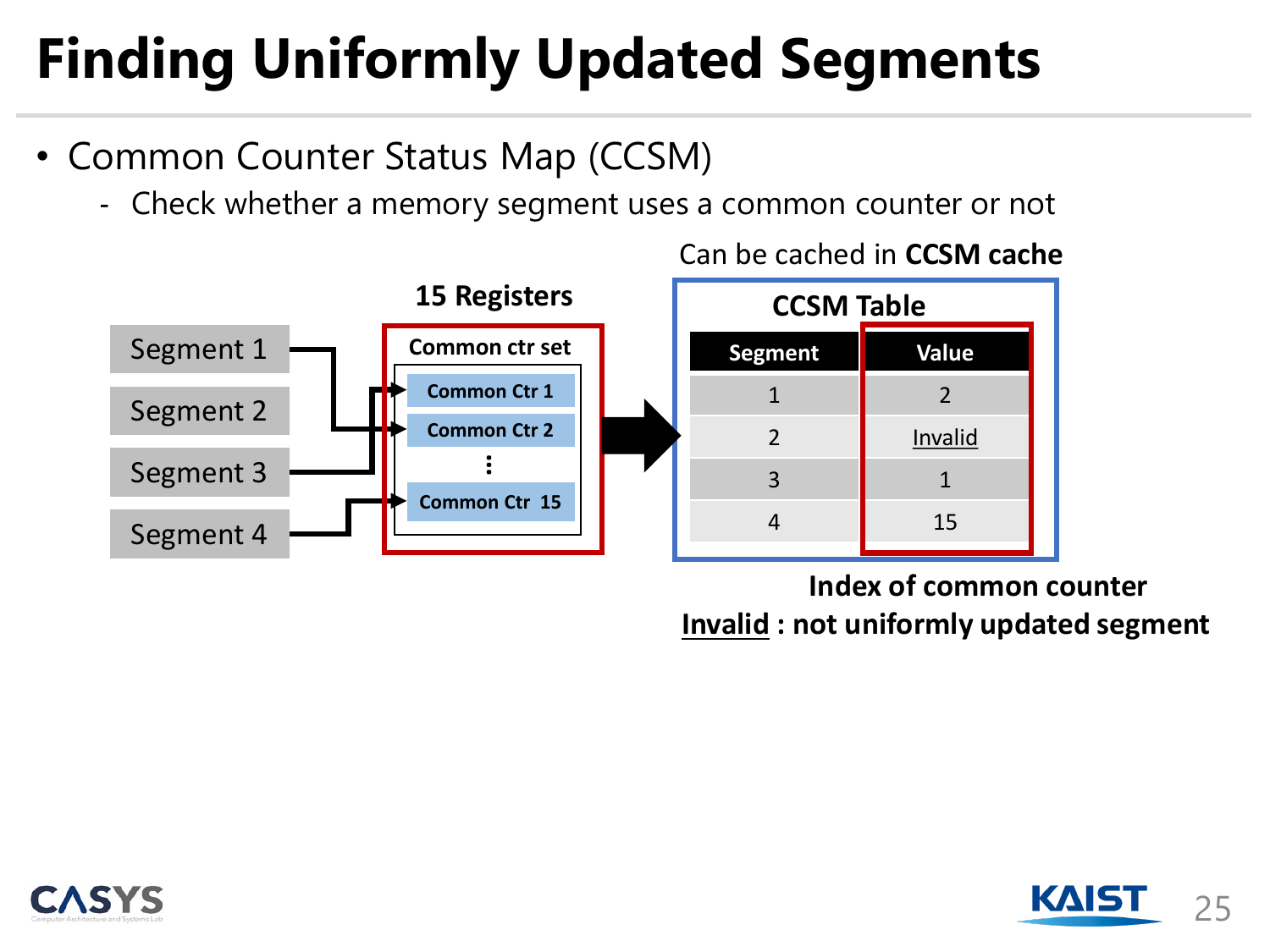# **Updating CCSM Table**

- Initialized at application launch
- Scanning Procedure
	- When? After a kernel is completed

![](_page_25_Figure_4.jpeg)

![](_page_25_Picture_5.jpeg)

![](_page_25_Picture_6.jpeg)

**1**

...

**2 0**

...

**Invalid 1**

**1**

**CCSM Table**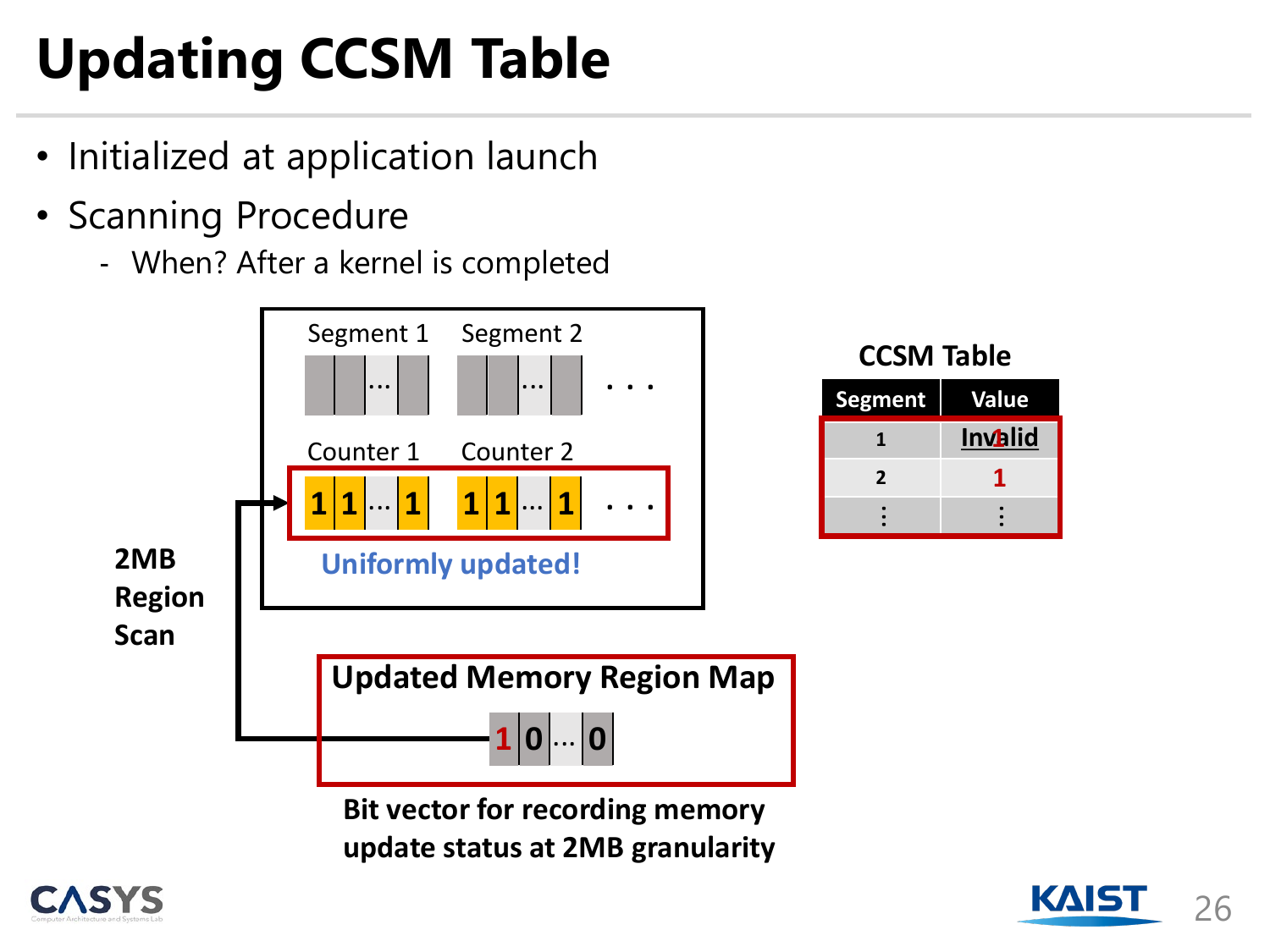### **LLC Miss Handling with Common Counters**

![](_page_26_Figure_1.jpeg)

![](_page_26_Picture_2.jpeg)

![](_page_26_Picture_3.jpeg)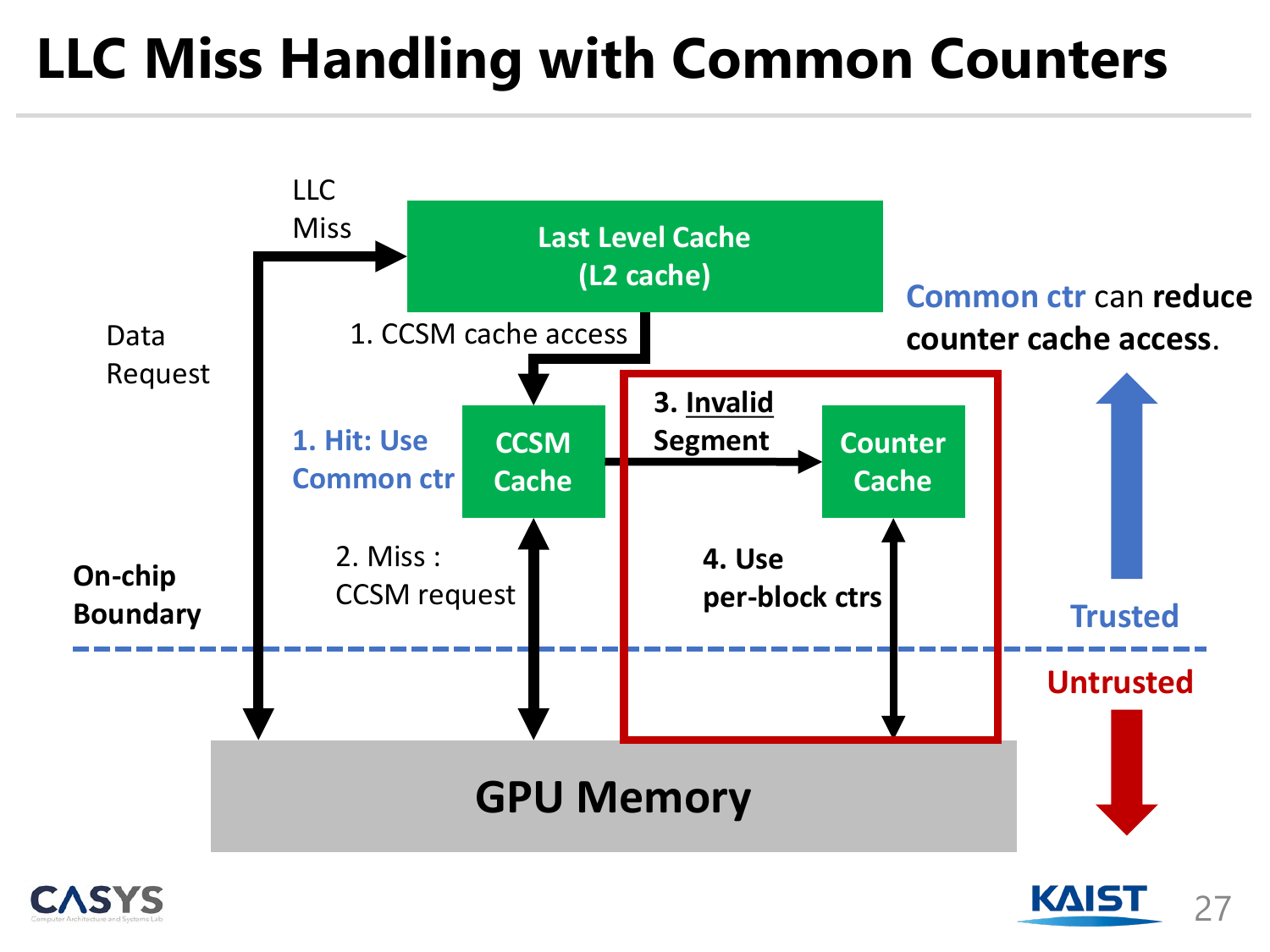## **GPU Execution with Common Counter**

![](_page_27_Figure_1.jpeg)

![](_page_27_Picture_2.jpeg)

![](_page_27_Picture_3.jpeg)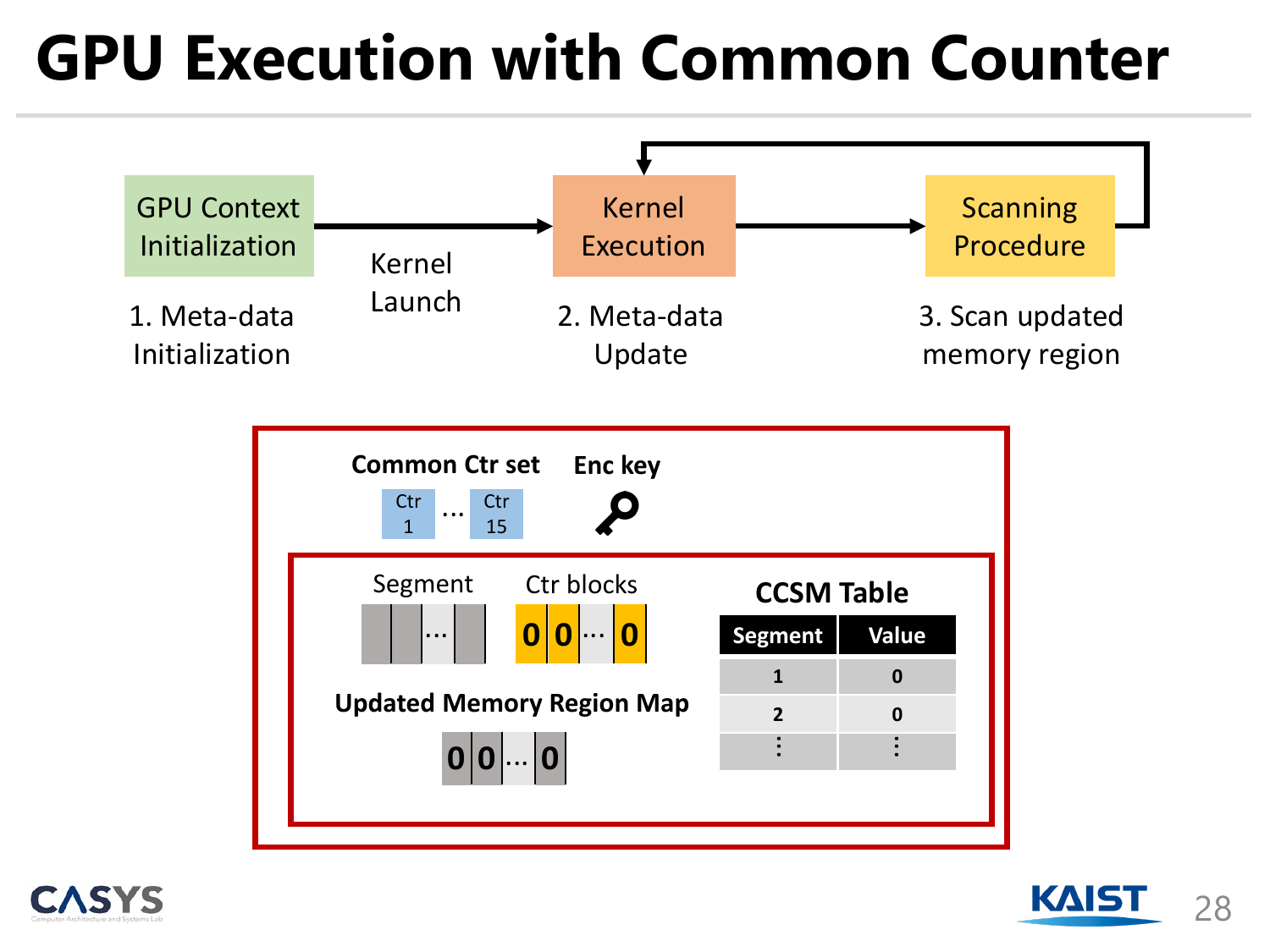# **Outline**

### • Introduction

### • Background & Motivation

#### • Common Counter

- Main Idea
- Additional Metadata
- Common Counter Mechanism

#### • **Evaluation**

![](_page_28_Picture_8.jpeg)

![](_page_28_Picture_9.jpeg)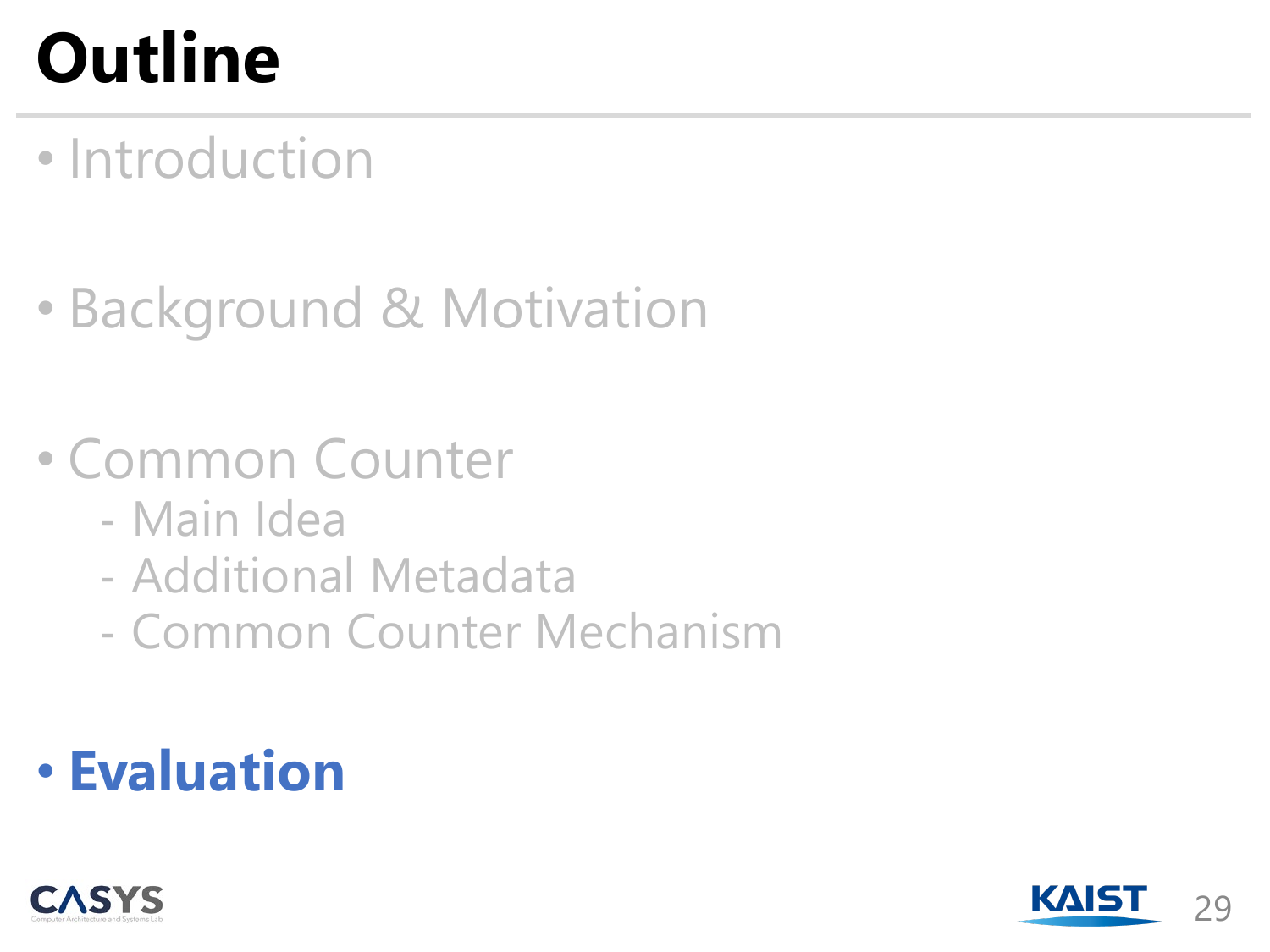# **Methodology**

- Simulator: GPGPU-Sim
- Workloads: ISPASS, Rodinia, Polybench, Pannotia
- System configuration: Models NVIDIA TITAN X Pascal GPU

| <b>GPU Core Configuration</b>           |                          |
|-----------------------------------------|--------------------------|
| System overview                         | 28 SMs, 64 warps per SM  |
| Shader core                             | 1,417 MHz, GTO Scheduler |
| <b>Cache &amp; Memory Configuration</b> |                          |
| L1 cache                                | <b>48 KB</b>             |
| L <sub>2</sub> cache                    | 3 MB                     |
| <b>DRAM</b>                             | GDDR5X 1,251 MHz, 12 GB  |
| Counter cache, Hash cache               | <b>16 KB</b>             |
| <b>CCSM</b> cache                       | <b>1 KB</b>              |
| Segment size                            | <b>128 KB</b>            |
| Number of common ctrs                   | 15                       |

![](_page_29_Picture_5.jpeg)

![](_page_29_Picture_6.jpeg)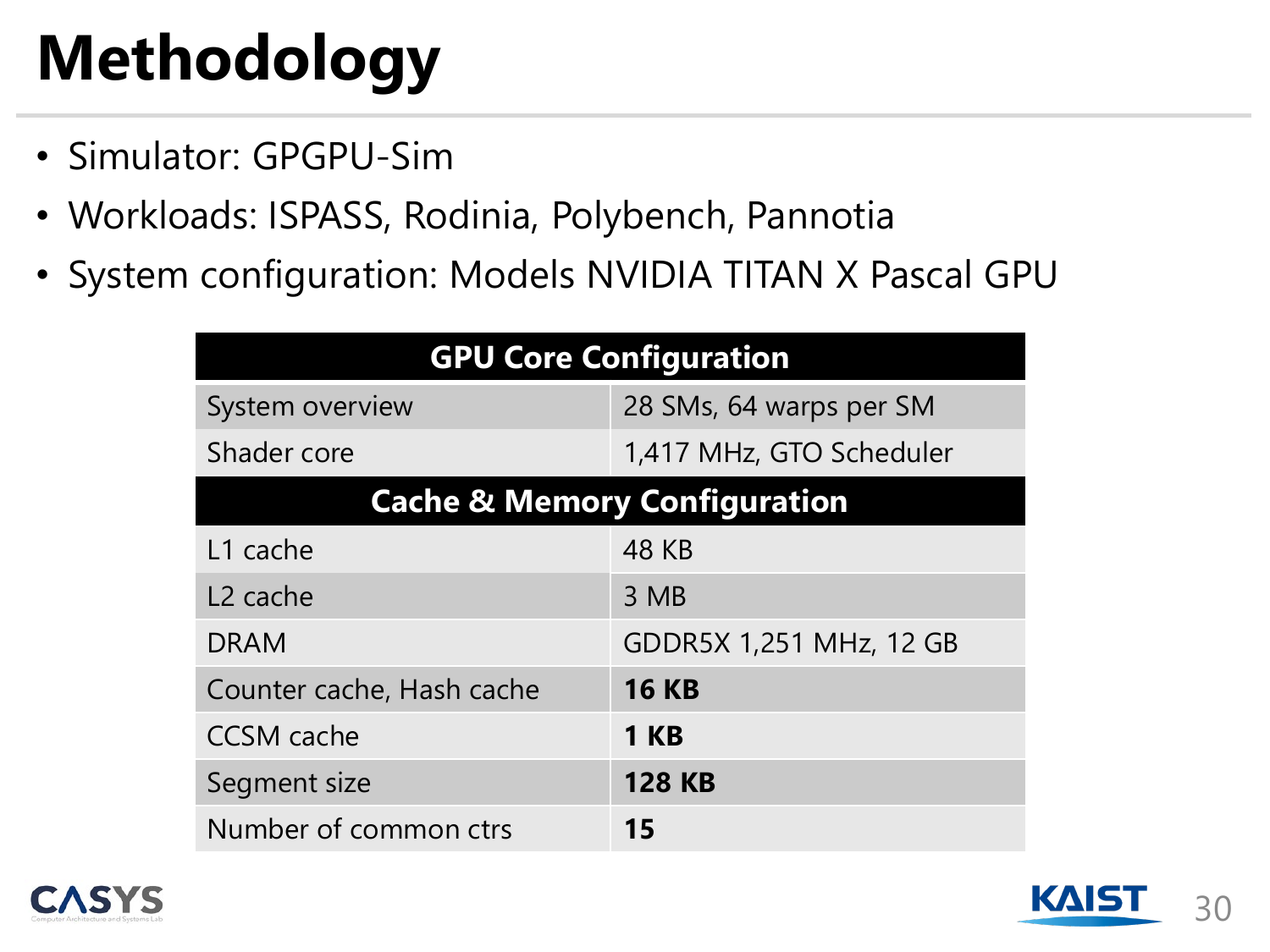# **Performance: Separate MACs**

- Performance overhead analysis (Baseline: Non-secure GPU)
	- SC-128: **128-arity** split counter
	- Morphable Counter [MICRO '18]: **256-arity** split counter
	- Common\_Ctr: Implemented on top of SC-128 (**128-arity**)

![](_page_30_Figure_5.jpeg)

![](_page_30_Picture_6.jpeg)

![](_page_30_Picture_7.jpeg)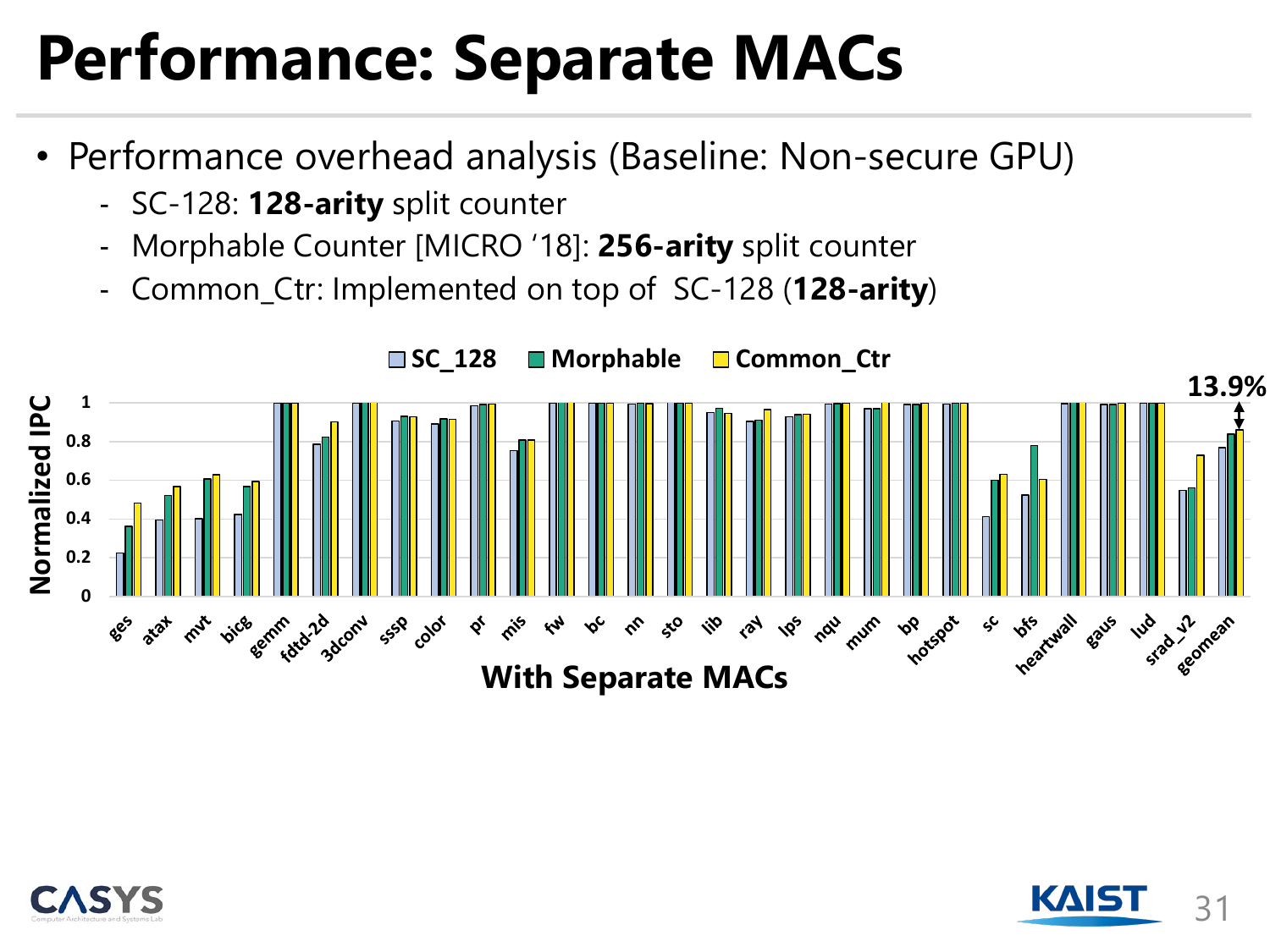# **Performance: Synergy In-line MACs**

• **Common counter** reduces the performance degradation to **2.9%**

![](_page_31_Figure_2.jpeg)

[1] :SYNERGY: Rethinking Secure-Memory Design for Error-Correcting Memories, HPCA'18

![](_page_31_Picture_4.jpeg)

![](_page_31_Picture_5.jpeg)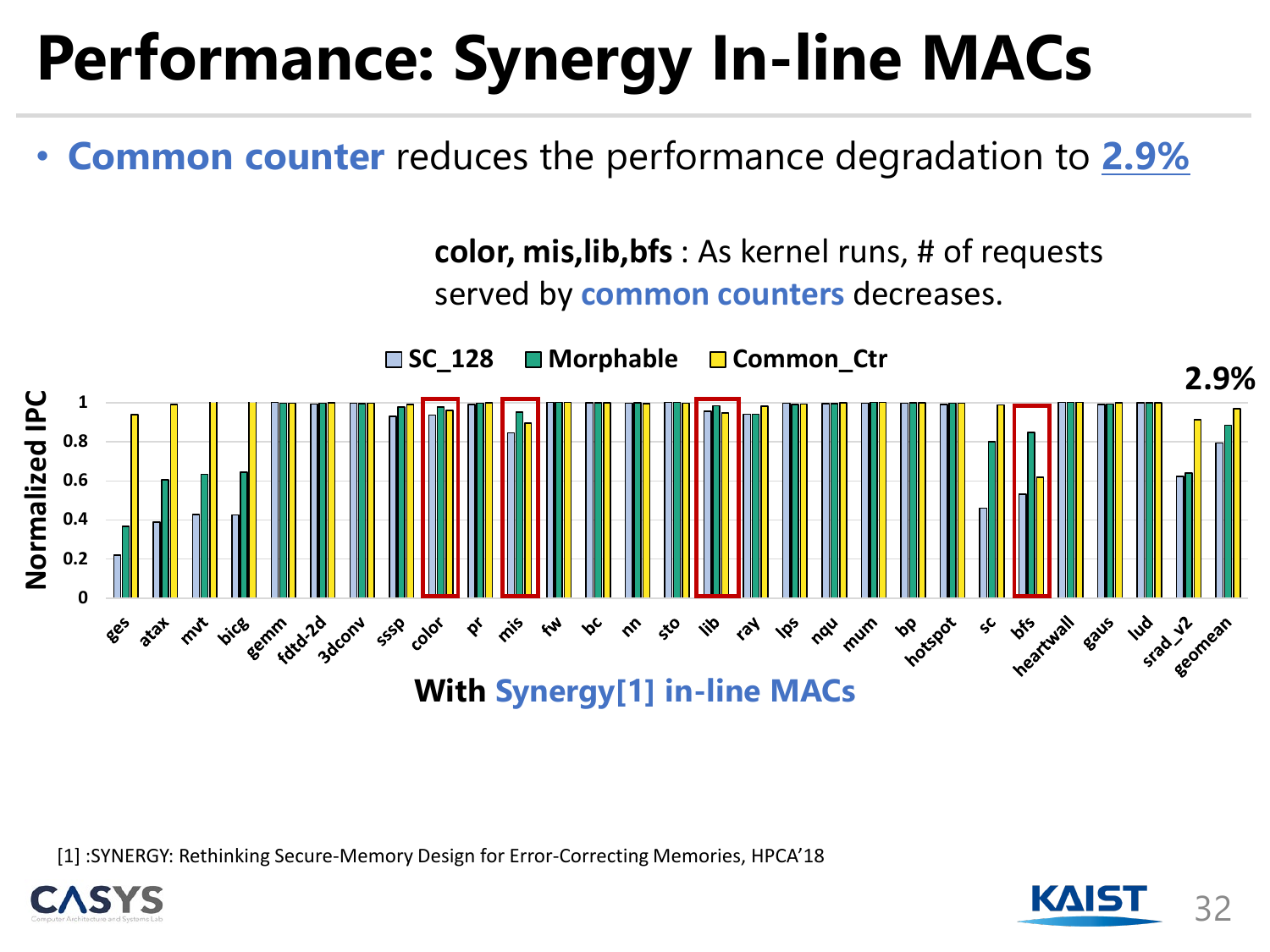# **More Results in the Paper**

- Uniformly updated ratios of real-world GPU Applications
- Hardware area/energy cost for common counter mechanism
- Ratios of LLC misses served by common counters
- Scanning Overheads
- Counter cache sensitivity experiments

#### **Please Refer to our paper for more details!**

![](_page_32_Picture_7.jpeg)

![](_page_32_Picture_8.jpeg)